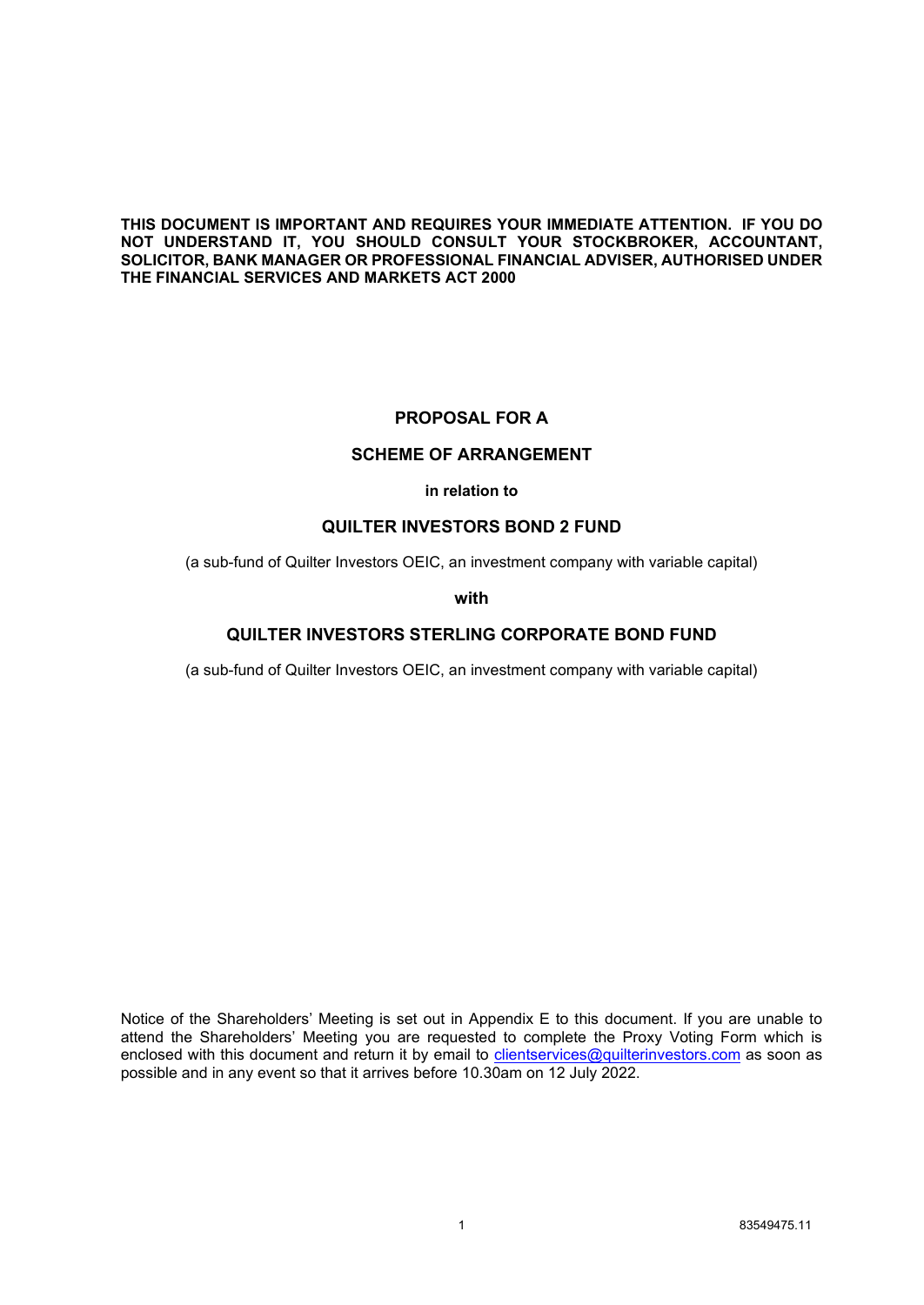# **DIRECTORY**

# **Discontinuing Fund**

Quilter Investors Bond 2 Fund, a sub-fund of:

Quilter Investors OEIC Senator House 85 Queen Victoria Street London EC4V 4AB

# **Continuing Fund**

Quilter Investors Sterling Corporate Bond Fund, a sub-fund of:

Quilter Investors OEIC Senator House 85 Queen Victoria Street London EC4V 4AB

# **Authorised Corporate Director of the Discontinuing Fund and the Continuing Fund**

Quilter Investors Limited Senator House 85 Queen Victoria Street London EC4V 4AB

# **Depositary of the Discontinuing Fund and the Continuing Fund**

Citibank UK Limited Citigroup Centre Canada Square Canary Wharf London E14 5LB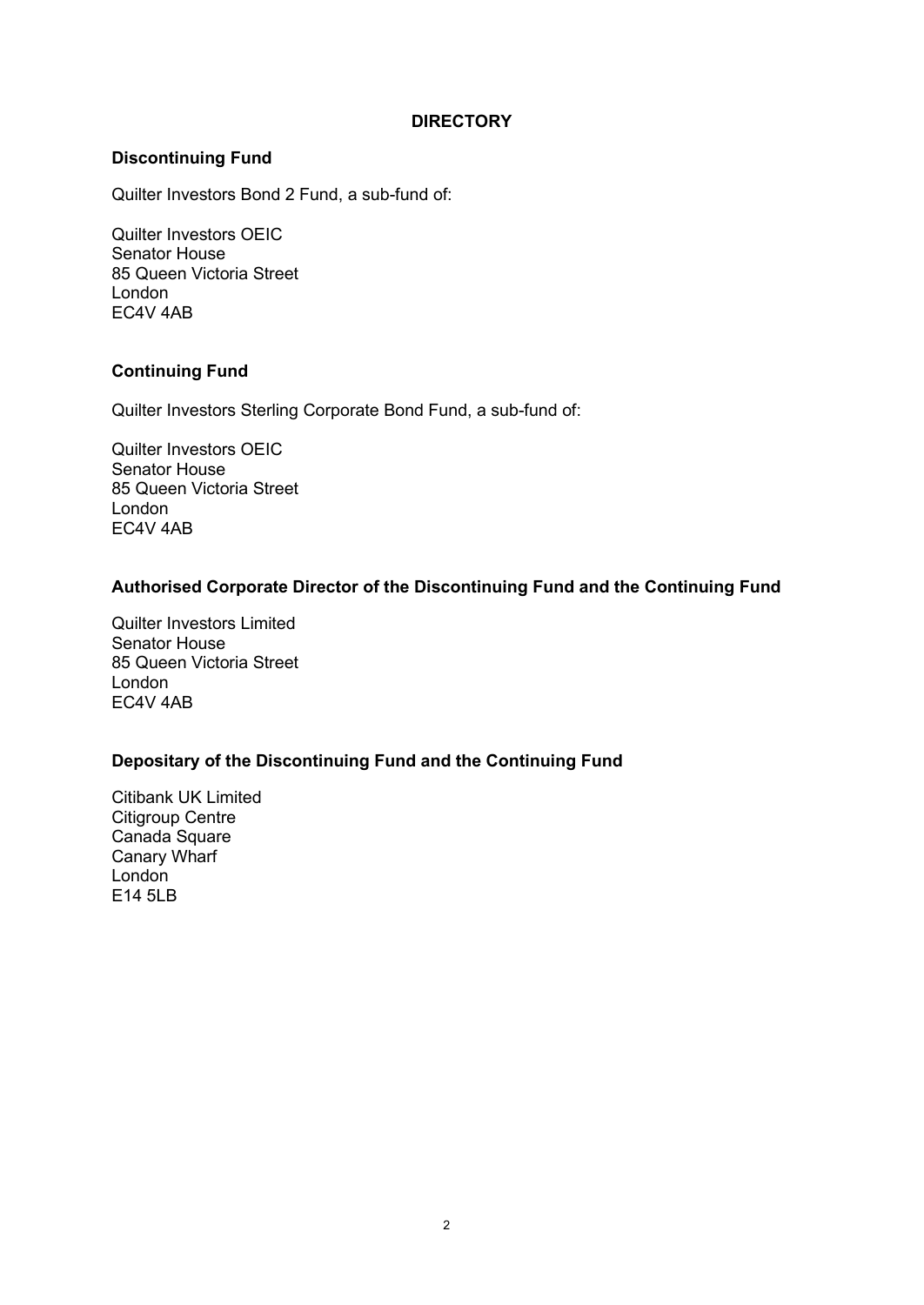# **GLOSSARY**

Throughout this document, except when the context requires otherwise, terms defined in the Instrument of Incorporation and the Prospectus of the Discontinuing Fund and the Continuing Fund (as applicable) shall have the same meanings where used here and otherwise the following definitions apply:

| "ACD"                                 | Quilter Investors Limited, as the authorised corporate director of Quilter<br>Investors OEIC;                                                                                                                                           |
|---------------------------------------|-----------------------------------------------------------------------------------------------------------------------------------------------------------------------------------------------------------------------------------------|
| "Continuing Fund"                     | Quilter Investors Sterling Corporate Bond Fund, a sub-fund of Quilter Investors<br>OEIC;                                                                                                                                                |
| "Depositary"                          | Citibank UK Limited in its capacity as the depositary of Quilter Investors OEIC;                                                                                                                                                        |
| "Discontinuing<br>Fund"               | Quilter Investors Bond 2 Fund, a sub-fund of Quilter Investors OEIC;                                                                                                                                                                    |
| "Effective Date"                      | 12.01pm on 29 July 2022 or such subsequent date and time as may be agreed<br>in writing between the ACD and the Depositary;                                                                                                             |
| "Extraordinary<br><b>Resolution</b> " | the extraordinary resolution set out in the Notice of Shareholders' Meeting<br>contained in Appendix E to this document;                                                                                                                |
| "FCA"                                 | the Financial Conduct Authority, or any successor regulatory body;                                                                                                                                                                      |
| "Fixed Ongoing<br>Charge"             | in relation to the Continuing Fund, the annual fee which the ACD is entitled to<br>receive for its services in managing the Fund and which is further described in<br>the Prospectus;                                                   |
| "Fund"                                | the Discontinuing Fund or the Continuing Fund, as the context requires<br>(together, the "Funds");                                                                                                                                      |
| "Instrument of<br>Incorporation"      | the instrument of incorporation of Quilter Investors OEIC;                                                                                                                                                                              |
| "Investment<br>Adviser"               | FIL Pensions Management, the investment adviser of the Discontinuing Fund<br>and the Continuing Fund;                                                                                                                                   |
| "Net Asset Value"                     | the value of the assets of the Discontinuing Fund after deduction of the value<br>of its liabilities;                                                                                                                                   |
| "OEIC<br><b>Regulations"</b>          | the Open-Ended Investment Companies Regulations 2001 (SI 2001/1228) as<br>amended;                                                                                                                                                      |
| "Prospectus"                          | the current prospectus of Quilter Investors OEIC;                                                                                                                                                                                       |
| "Proxy Voting<br>Form"                | the proxy voting form set out in Appendix F for use by Shareholders in respect<br>of the Shareholders' Meeting;                                                                                                                         |
| "Regulations"                         | the Sourcebook and, as relevant, the OEIC Regulations;                                                                                                                                                                                  |
| "Retained Amount"                     | an amount which is calculated by the ACD to be necessary to meet the actual<br>and contingent liabilities of the Discontinuing Fund, and which is to be retained<br>by the Depositary for the purpose of discharging those liabilities; |
| "Scheme"                              | the scheme of arrangement described in Appendix A to this document;                                                                                                                                                                     |
| "SDRT"                                | stamp duty reserve tax;                                                                                                                                                                                                                 |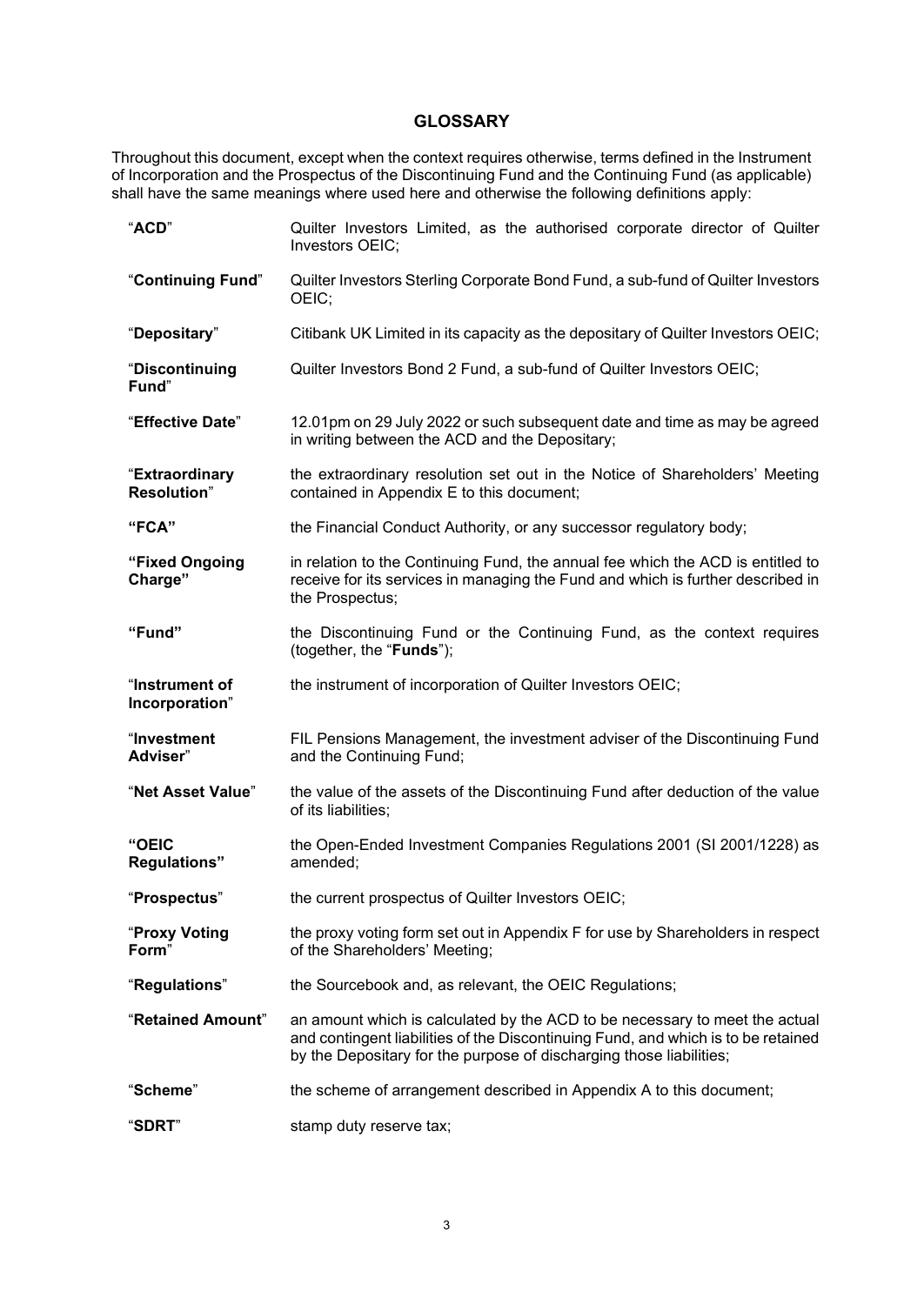| "Share" or "Shares"                | a share, or shares (including larger and smaller denomination shares) in the<br>Discontinuing Fund or the Continuing Fund as the context requires;                                                                                                                                                                                                                                        |
|------------------------------------|-------------------------------------------------------------------------------------------------------------------------------------------------------------------------------------------------------------------------------------------------------------------------------------------------------------------------------------------------------------------------------------------|
| "Shareholder" or<br>"Shareholders" | in relation to a Share of the Discontinuing Fund, the person or persons entered<br>in the register as the Shareholder or Shareholders of that Share or those<br>Shares on the date seven days before the date that this document is issued<br>and excluding any person or persons who are known to the ACD not to be<br>registered Shareholders at the time of the Shareholders' Meeting; |
| "Shareholders"<br>Meeting"         | the meeting of Shareholders of the Discontinuing Fund convened by the<br>Notice of Shareholders' Meeting set out in Appendix E to this document; and                                                                                                                                                                                                                                      |
| "Sourcebook"                       | the part of the FCA Handbook of Rules and Guidance which deals with<br>regulated collective investment schemes.                                                                                                                                                                                                                                                                           |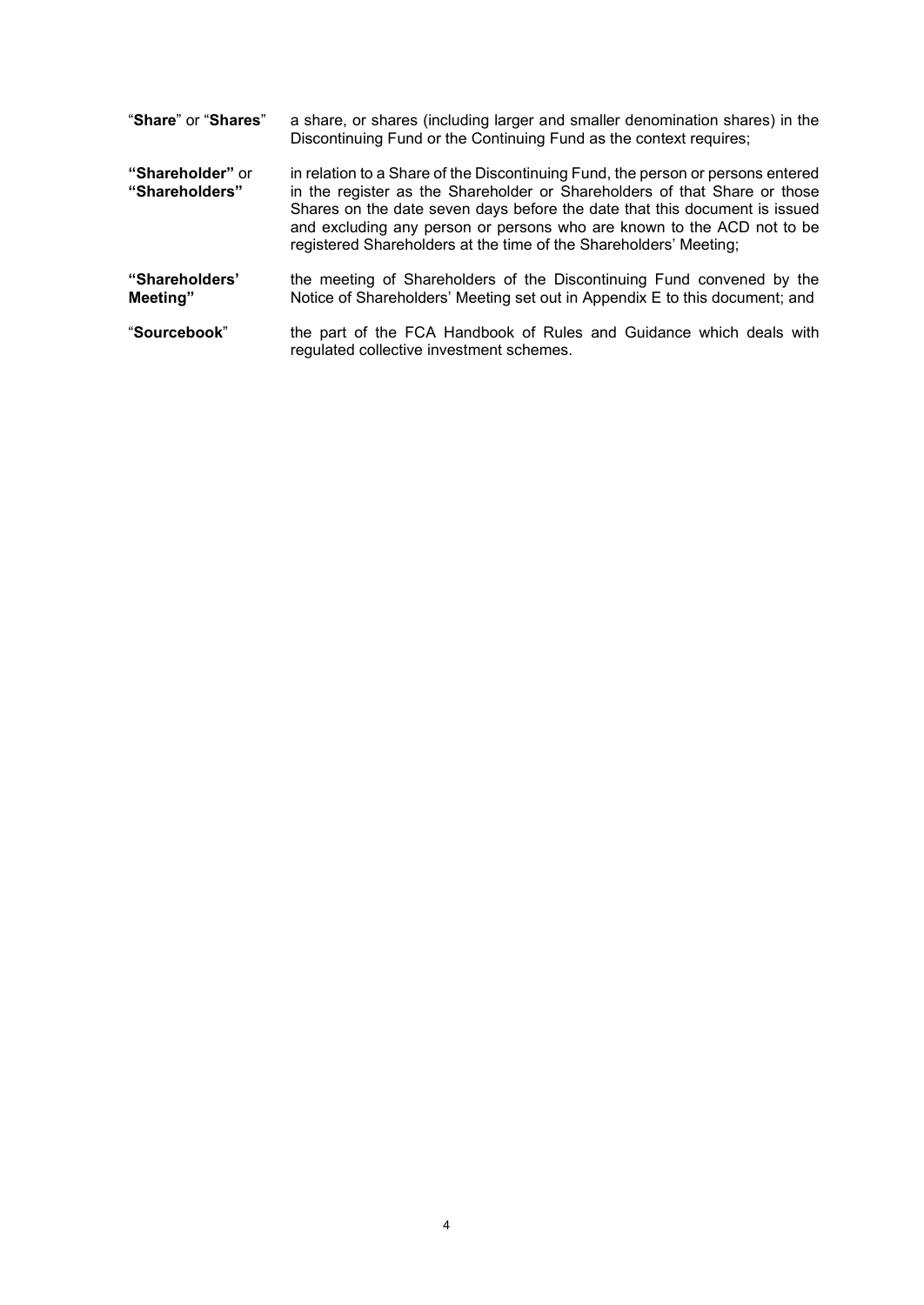# **KEY DATES**

| The day seven days before the date<br>of this circular | Record date for voting (if you are not on the<br>register of Shareholders of the Discontinuing Fund<br>on this date you will not be eligible to vote)                     |  |
|--------------------------------------------------------|---------------------------------------------------------------------------------------------------------------------------------------------------------------------------|--|
| 10.30am on 12 July 2022                                | Last time for receipt of proxies for the<br>Shareholders' Meeting                                                                                                         |  |
| 10.30am on 14 July 2022                                | Shareholders' Meeting                                                                                                                                                     |  |
| 11:59am on 22 July 2022                                | Last date to redeem or switch if you do not wish to<br>receive Shares in the Continuing Fund. Dealings<br>in the Discontinuing Fund will be suspended after<br>this point |  |
| 12:00pm on 29 July 2022                                | Last valuation point of the Discontinuing Fund in<br>order to determine the value of Shares in the<br>Discontinuing Fund for the purposes of the<br>Scheme                |  |
| 12.01pm on 29 July 2022                                | Effective Date of the Scheme                                                                                                                                              |  |
| 1 August 2022                                          | First day of dealing in Shares of the Continuing<br>Fund                                                                                                                  |  |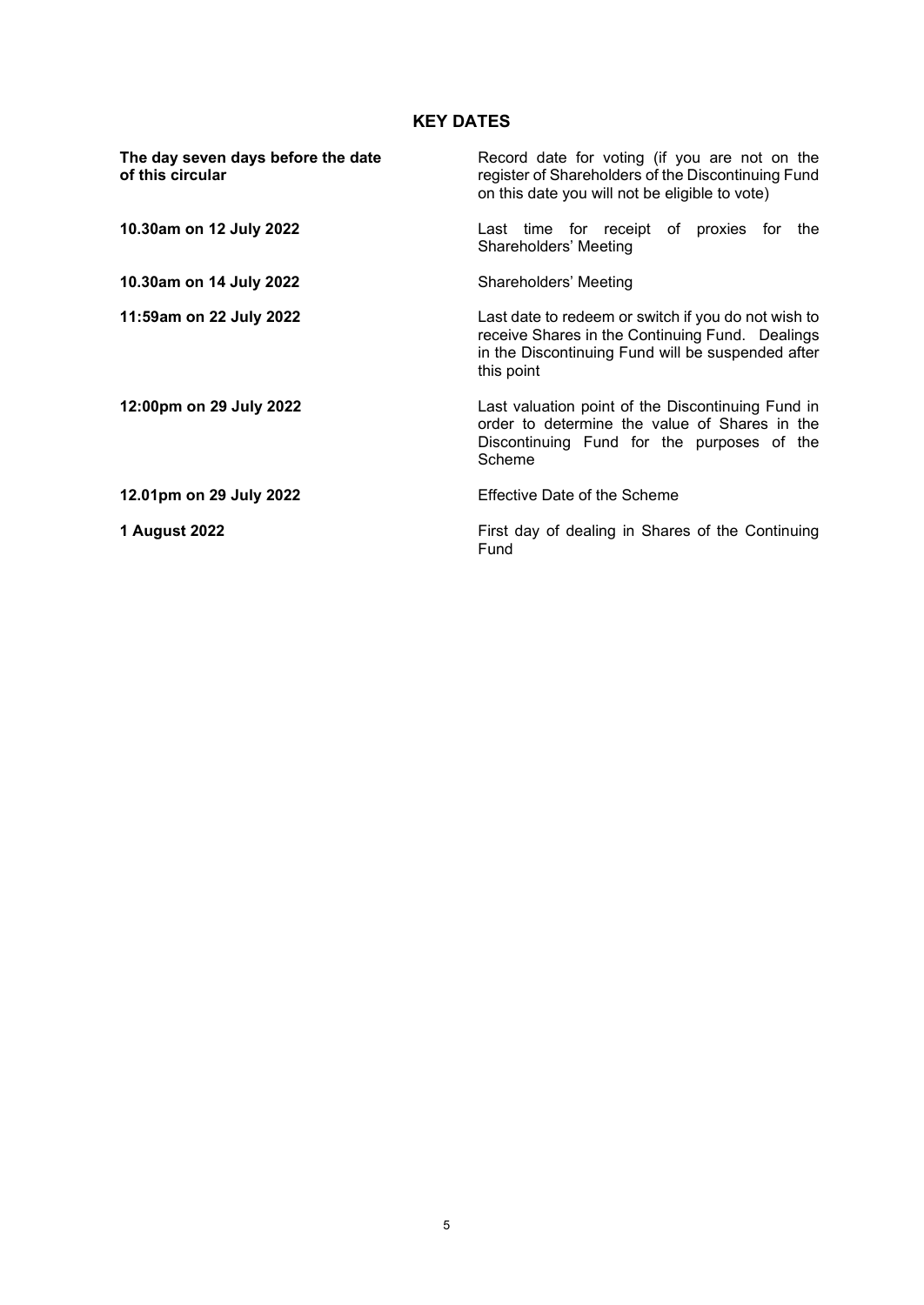## **LETTER TO SHAREHOLDERS**

To all Shareholders in: Quilter Investors Bond 2 Fund (a sub-fund of Quilter Investors OEIC)

20 June 2022

Dear Shareholder

### **Proposal for a scheme of arrangement in relation to Quilter Investors Bond 2 Fund**

- **Discontinuing Fund**  Quilter Investors Bond 2 Fund**,** a sub-fund of Quilter Investors OEIC;
- **Continuing Fund**  Quilter Investors Sterling Corporate Bond Fund, a sub-fund of Quilter Investors OEIC.

#### 1 **Introduction**

We are writing to you as a Shareholder in the Discontinuing Fund to inform you of our proposal to merge the Discontinuing Fund with the Continuing Fund. We believe the proposal is in the best interests of Shareholders and are calling an Extraordinary General Meeting to permit Shareholders to vote on implementation of the merger.

The Discontinuing Fund has experienced a significant and steady reduction of assets under management ("**AUM**") over the past three years which is likely to continue as the Fund is not actively distributed. This reduction of AUM in the Discontinuing Fund has made it increasingly difficult for the Investment Adviser to implement their desired diversified portfolio strategy as the Discontinuing Fund's investment allocations are too small to purchase certain new investments (i.e. to meet the market's lot size requirements). The Discontinuing Fund has also underperformed its target benchmark due in part to its smaller size and more fluctuating cash flows. We are of the view that unless we make changes to the Discontinuing Fund, this trend is likely to continue, which would result in the Discontinuing Fund becoming commercially unviable.

The Discontinuing Fund also has a concentrated shareholder base, therefore any decision by a large Shareholder to redeem their holding would materially impact all Shareholders in the Discontinuing Fund. We therefore believe that Shareholders would be best served through a merger of the Discontinuing Fund into the Continuing Fund.

The key benefits of the merger are:

- An opportunity to better safeguard the longevity and future of Shareholders' investments in the Continuing Fund, as that is expected to grow in scale.
- Potential for improved performance, as the Continuing Fund does not have shrinking assets that may affect volatility (unlike the Discontinuing Fund).
- The Continuing Fund has a more diverse shareholder base in which the potential actions of a material shareholder should have a less significant impact on the other shareholders.
- The Continuing Fund has a lower Fixed Ongoing Charge (by 0.05%) compared to the Discontinuing Fund.

The Continuing Fund is similar to the Discontinuing Fund in terms of the below:

• The investment objective of both Funds is to achieve a combination of income and capital growth and to outperform the ICE BofA Sterling Non-Gilt Index, net of charges, over rolling five-year periods.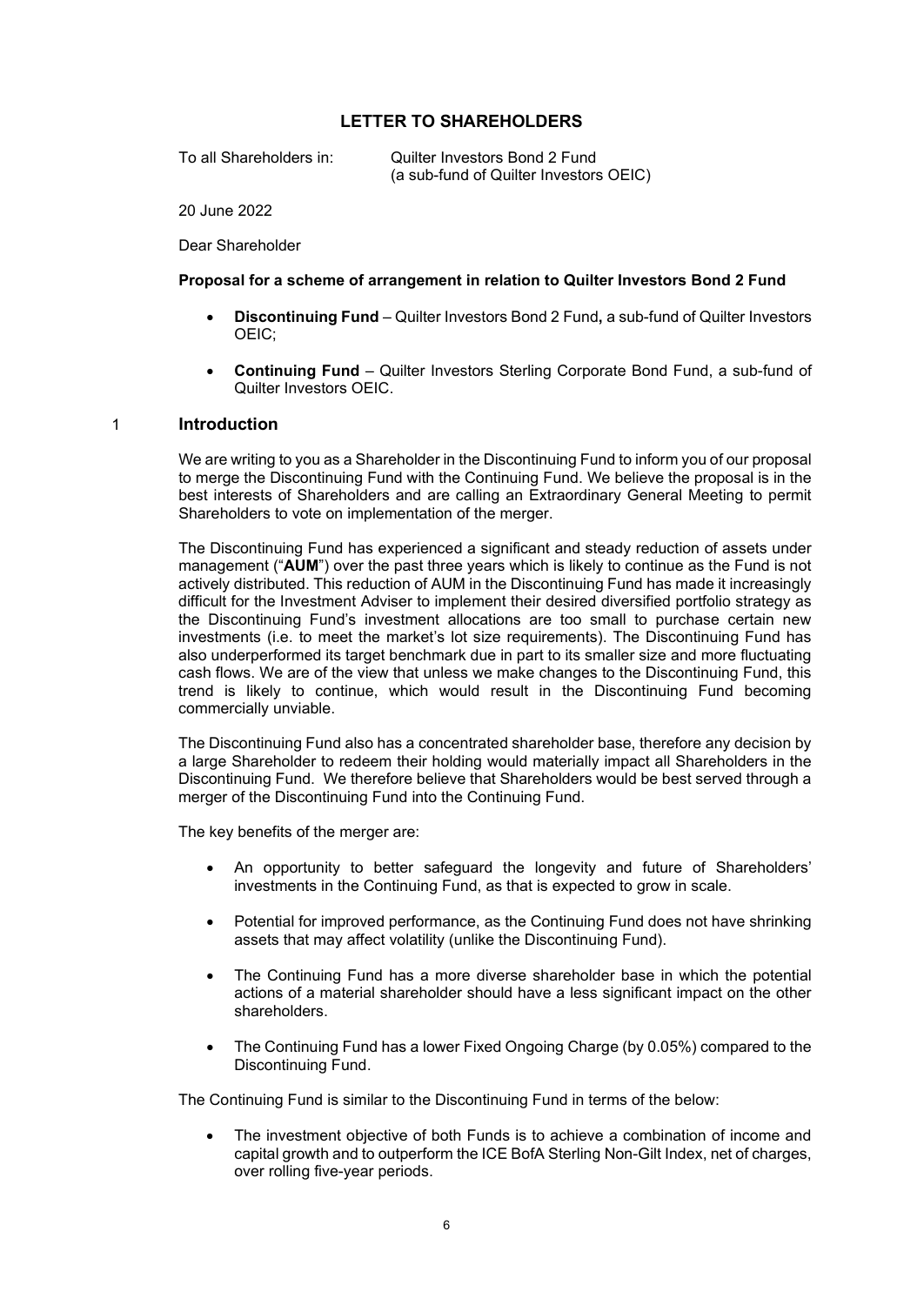- They both invest in fixed and variable rate debt instruments and are managed by the Investment Adviser to the same strategy.
- They are both actively managed funds, which means the Investment Adviser takes their own investment decisions without simply tracking a market index. The Investment Adviser makes decisions that they believe will add value to the Funds and generate outperformance of the target benchmark.
- The Funds use the same target benchmark, which is the ICE BofA Sterling Non-Gilt Index.
- The risk profiles of the Funds are broadly similar, with the Discontinuing Fund currently having a risk and reward profile of 4 (moderate risk) for the A GPB income Share class and 3 (moderately low risk) for the A GBP accumulation Share class, and the Continuing Fund currently having a risk and reward profile of 3 (moderately low risk) for all Share classes.
- The Funds can have holdings that include both active and passive instruments.
- They are both UK UCITS.
- The Funds may use derivative instruments and forward transactions for the purposes of meeting the investment objective or efficient portfolio management.

A comparison of the fees and expenses of the Funds is set out in the Key Terms section at Appendix B.

The ACD proposes a merger of the Funds involving a transfer of the net assets of the Discontinuing Fund to the Continuing Fund through a formal scheme of arrangement. The net assets of the Discontinuing Fund will become assets of the Continuing Fund. Shareholders in the Discontinuing Fund will receive Shares in the Continuing Fund in accordance with the value of their holding in the Share class of the Discontinuing Fund as at the Effective Date.

The purpose of this document is to provide further information about the Continuing Fund and the Scheme.

## 2 **Shareholders' Meeting and Extraordinary Resolution**

The proposal requires the approval of an Extraordinary Resolution at a Shareholders' Meeting of the Discontinuing Fund.

Details of the procedure for the Shareholders' Meeting are in Appendix D. The notice convening the Shareholders' Meeting for 10.30am on 14 July 2022 is set out at Appendix E.

The quorum for the Shareholders' Meeting is two Shareholders present in person or by proxy.

Shareholders may choose to vote on the Scheme either by attending the Shareholders' Meeting in person or by completing the Proxy Voting Form which accompanies this document.

#### **To avoid an unnecessary adjournment, if you are unable to attend the Shareholders' Meeting, we would be grateful if you would complete and return the enclosed Proxy Voting Form as soon as practicable and in any event so that it arrives before 10.30am on 12 July 2022.**

Completed Proxy Voting Forms must be emailed to [clientservices@quilterinvestors.com.](mailto:clientservices@quilterinvestors.com) Even if you return a Proxy Voting Form you will still be welcome to attend the Shareholders' Meeting and vote in person if you wish, however, your vote will only count once.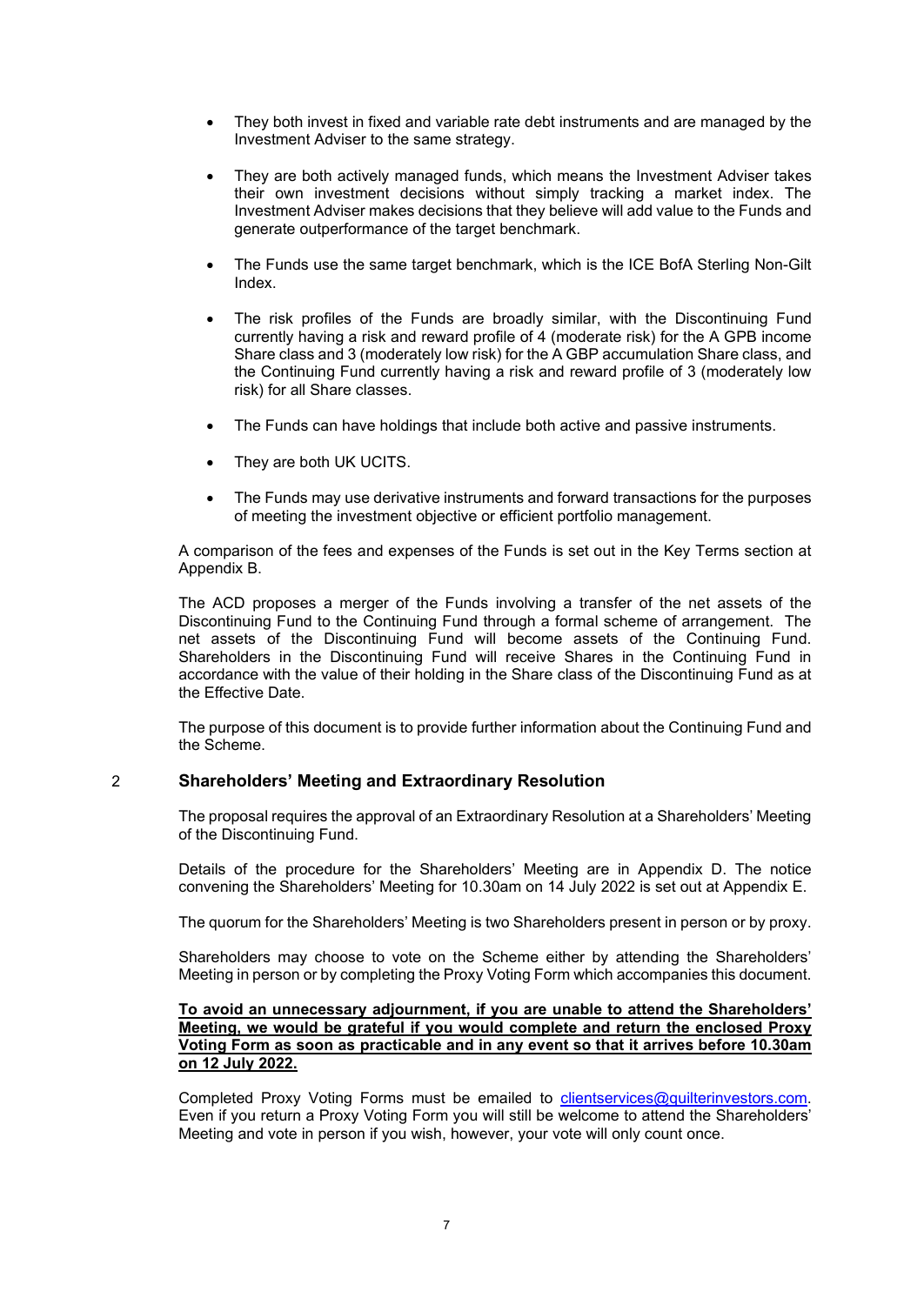#### 3 **Particulars of the Funds and Key Differences**

The Funds are operated by the ACD and are both sub-funds of Quilter Investors OEIC. Each Fund is a sub-fund of an umbrella scheme incorporated as an investment company with variable capital under the OEIC Regulations.

The key differences between the Funds are:

- The Fixed Ongoing Charge for the Continuing Fund is 0.05% lower than the Fixed Ongoing Charge for the Discontinuing Fund.
- All expenses relating to the Continuing Fund are currently charged to income (with the exception of transaction costs, which are treated as capital expenses), whereas for the Discontinuing Fund it is the ACD's policy that some or all of the fees and expenses will be taken from the capital of the Discontinuing Fund. However, we will shortly be making some changes to the charging structure of the A (GBP) Income Shares of the Continuing Fund, meaning that all fees and expenses relating to that share class will be taken from the capital of the Continuing Fund. These changes are due to take effect on 31 August 2022. Therefore, if the Scheme is approved and you receive A (GBP) Income Shares in the Continuing Fund, from 31 August 2022 this change may increase the amount of income available but constrain capital growth.

A table comparing the key features of the Continuing Fund and the Discontinuing Fund is set out at Appendix B. This includes a description of the differences between the Discontinuing Fund and the Continuing Fund, their investment objectives and policies and the charges and investment amounts applicable to each Share class in the Discontinuing Fund and the relevant Share class to be received in the Continuing Fund under the merger.

#### 4 **Form of Scheme and Effective Dates**

A Scheme (which sets out the formal terms on which the merger will be effected) has been prepared to implement the proposals and is set out in full in Appendix A.

If the Scheme is approved, the transfer of assets to the Continuing Fund will take place on the Effective Date.

If the Extraordinary Resolution is passed then the Scheme will be binding on all Shareholders in the Discontinuing Fund whether or not they voted in favour of it, or voted at all.

Provided that the Extraordinary Resolution of Shareholders in the Discontinuing Fund is passed at the Shareholders' Meeting, dealings in the Shares of the Discontinuing Fund will be suspended from 12 noon on 22 July 2022 to facilitate the merger and the register of Shareholders will be finally closed as at the Effective Date. Normal dealings in the Shares of the Continuing Fund will continue from the Effective Date. The ACD will then request authorisation from the FCA to terminate the Discontinuing Fund.

If the Extraordinary Resolution is not passed the Discontinuing Fund will continue to operate as it does currently, but the ACD will consider alternative restructuring proposals including winding up the Discontinuing Fund.

## 5 **Basis of Transfer**

Upon the Scheme becoming effective, Shareholders of the Discontinuing Fund will be entitled to receive Shares in the Continuing Fund of a value equivalent to the aggregate value of their existing Shares in the Discontinuing Fund.

The final valuation of the Discontinuing Fund will take place at 12 noon on 29 July 2022. This is to enable the ACD to value assets using the most recent price available for the underlying assets held within the Discontinuing Fund. This will ensure that the value of the Shares in the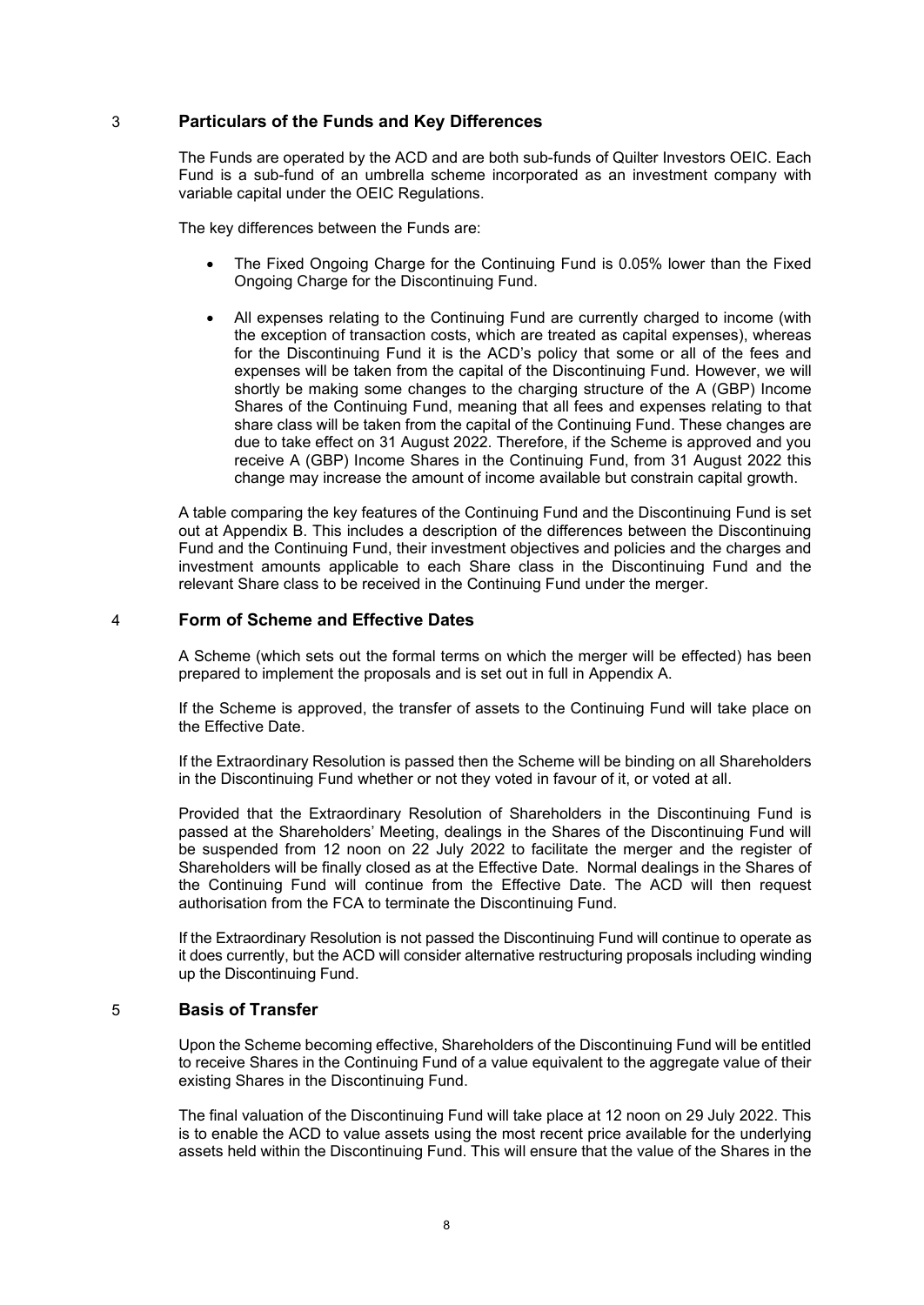Discontinuing Fund is accurate for the purpose of the Scheme. For this purpose, investments will be valued at their mid-market values.

The number of Shares in the Continuing Fund to be issued to each Shareholder in the Discontinuing Fund will be rounded to three decimal places. Shareholders should note that the FCA rules, which in certain circumstances confer a right to cancel a contract to purchase shares, will not apply to the acquisition of the Shares of the Continuing Fund pursuant to the Scheme.

The ACD will not levy an initial charge in respect of Shares in the Continuing Fund issued under the Scheme.

Shareholders of the Discontinuing Fund will be sent written notification setting out the number of Shares in the Continuing Fund issued to them under the Scheme within one month of the Effective Date. Certificates will not be issued in respect of Shares. Shareholders will be able to purchase and redeem Shares in the Continuing Fund after the Effective Date in accordance with the Prospectus.

**The issue and redemption of Shares in the Discontinuing Fund may take place up to 11.59 am on 22 July 2022 but will cease from 12 noon on that date.** You may also switch out of the Discontinuing Fund into another UK domiciled fund managed by Quilter Investors Limited of your choice without imposition of a switch charge at any time up until this date.

## 6 **Taxation**

**The comments on taxation below are intended only as a general and non-exhaustive guide to the effect of the proposed Scheme on the tax position (under current UK law and HM Revenue & Customs practice) of Shareholders who are resident in the UK for tax purposes, who are ordinary investors (and not, therefore, special classes of Shareholder such as financial institutions or otherwise Shareholders to which a special tax regime applies) and who are the beneficial owners of their Shares held as investments. Accordingly, the applicability of the comments will depend upon the particular circumstances of individual Shareholders. The tax position may be different for other Shareholders. The comments are not intended to provide specific advice and no action should be taken or omitted to be taken in reliance upon them. Shareholders are recommended to consult with their professional advisers in respect of their individual tax position. Please also note that the Scheme is subject to receiving the clearances from HM Revenue & Customs referred to in paragraphs 6.1.1 and 6.1.2 below.**

The ACD understands the UK taxation position to be as follows:

#### 6.1 Shareholders

#### 6.1.1 Capital Gains Tax

Section 103H of the Taxation of Chargeable Gains Act 1992 applies (broadly) where (i) a scheme of arrangement is entered into by all of the participants holding units or shares, or all of the participants holding any class of units or shares, in a discontinuing collective investment scheme, (ii) a successor collective investment scheme issues units or shares to all of those participants in the original collective investment scheme in respect of and in proportion to their holdings of units or shares in the original collective investment scheme and does not issue shares to anyone else, and (iii) some or all of the investments of the original collective investment scheme are transferred to the successor collective investment scheme. However, the application of Section 103H of the Taxation of Chargeable Gains Act 1992 is subject to Section 103K(1) of that Act.

We are seeking clearance from HM Revenue & Customs under section 138 of the Taxation of Chargeable Gains Act 1992 that it is satisfied that the provisions of section 103K(1) of that Act (which apply to any person who together with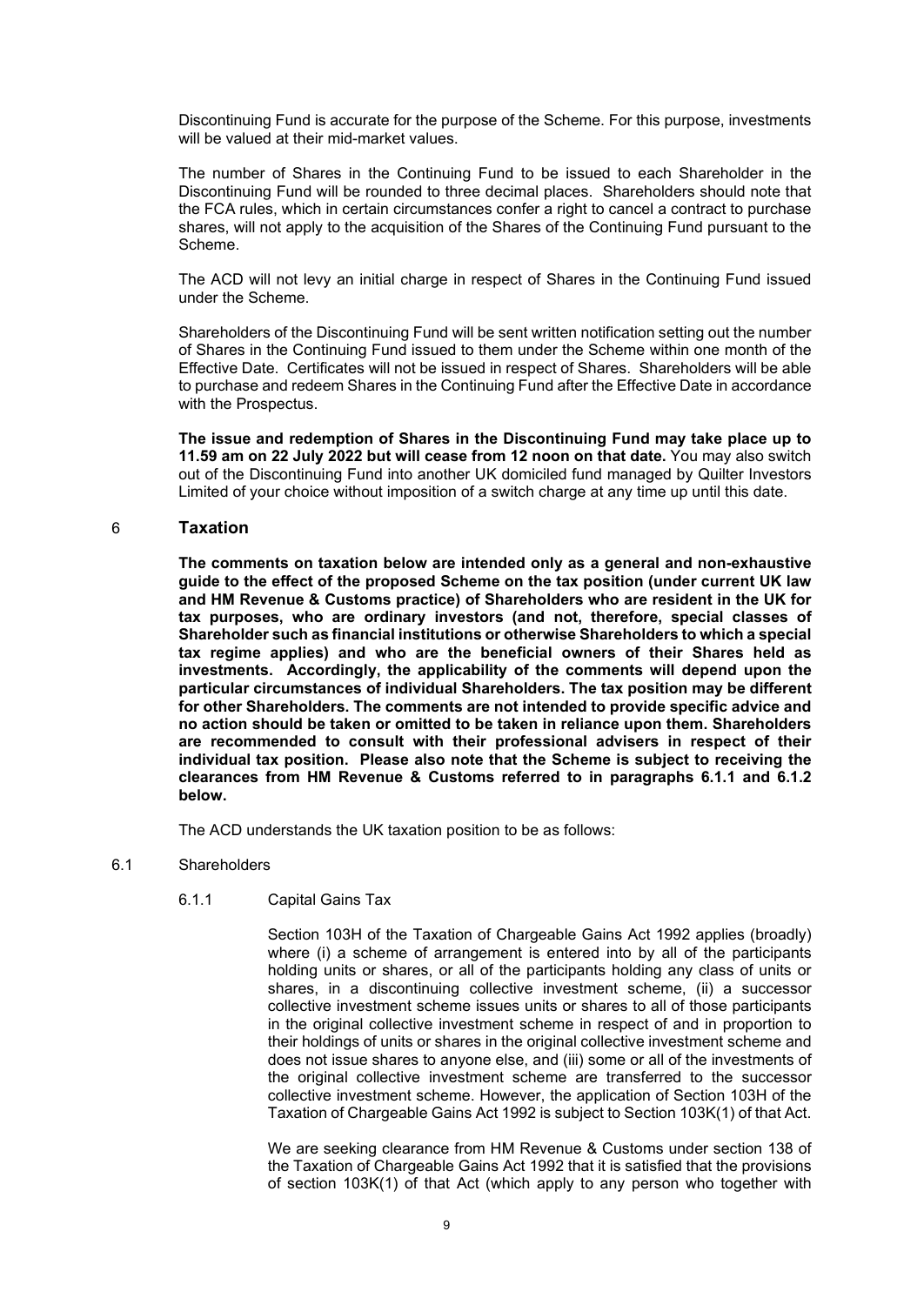connected persons holds more than 5% of the Shares in the Discontinuing Fund) would not have any effect in relation to the Scheme with the result that, if clearance is given, section 103H of the Act would not be prevented from applying. Consequently, if clearance is given and Section 103H applies, the exchange of Shares in the Discontinuing Fund for Shares in the Continuing Fund should not constitute a disposal by the Shareholders for UK capital gains tax purposes. The Shareholder's base cost for capital gains tax purposes of the Shares in the Discontinuing Fund will then become the base cost of the Shares issued to the Shareholder under the Scheme, which will be deemed to have been acquired at the same time as the Shares in the Discontinuing Fund.

6.1.2 Income Tax

We are also seeking clearance from HM Revenue & Customs under section 701 of the Income Tax Act 2007 and section 748 of the Corporation Taxes Act 2010 to the effect that no notice under either section 698 of the Income Tax Act 2007 (counteraction notices) or section 746 of the Corporation Taxes Act 2010 (cancellation of corporation tax advantage) which provide for the cancellation of tax advantages of certain transactions in securities ought to be given in respect of the Scheme and therefore, if clearance is given, the receipt of Shares will not fall to be regarded, by virtue of those sections, as if it were an income receipt for the purposes of UK taxation.

6.2 The Discontinuing Fund and the Continuing Fund

The transfer of the assets of the Discontinuing Fund to the Continuing Fund will not give rise to a charge to UK tax on capital gains, as, under Section 100 of the Taxation of Chargeable Gains Act 1992 as modified in relation to UK open-ended investment companies by Regulation 98 of the Authorised Investment Funds (Tax) Regulations 2006, gains made by UK open-ended investment companies are not chargeable gains.

On the basis of the HMRC Statement in Stamp Taxes – Customer Newsletter – Stamp Duty Reserve Tax (SDRT) – Issue no. 7 – Unit Trusts/OEIC mergers, which applies to schemes of arrangement, UK Stamp Duty or SDRT should not be payable by the Continuing Fund or the Discontinuing Fund as a result of the Scheme.

## 7 **Consents**

Details of the consents and clearances that have been obtained in relation to the Scheme are set out in Appendix C to this document.

## 8 **Scheme to be Binding**

If the Extraordinary Resolution is passed, then the Scheme will become effective and will be binding on all Shareholders in the Discontinuing Fund whether or not they voted in favour of it, or voted at all. The result of the Extraordinary Resolution will be published shortly after the Shareholders' Meeting on our website: www.quilter.com.

## 9 **Costs and Expenses**

All expenses of the external legal adviser and any audit costs in relation to the Scheme will be borne by the ACD. As the portfolios of the Funds are already managed in line with each other (given their similar investment objectives, as noted above), neither the ACD nor the Shareholders will incur any re-alignment costs.

## 10 **Documents Available for Inspection**

A list of the documents relating to the Scheme that are available for inspection, together with details of the place and time at which they are available for inspection, is set out in Appendix C to this document.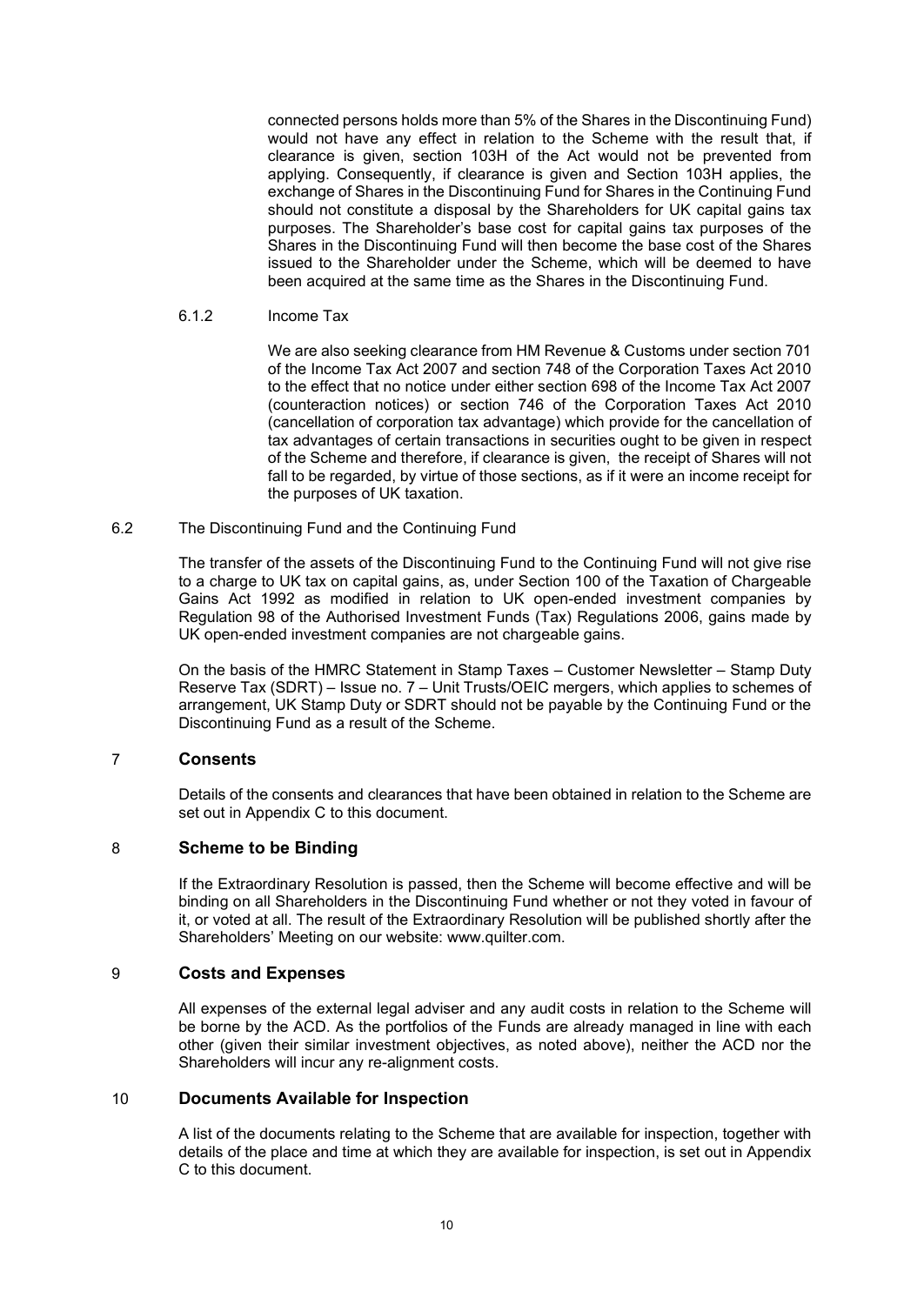## 11 **Action to be Taken**

We would draw your attention to the Notice of Shareholders' Meeting which contains the Extraordinary Resolution in respect of the Scheme, set out in Appendix E to this document.

**If you are unable to attend the Shareholders' Meeting you are urged to complete and return the Proxy Voting Form in accordance with the instructions printed on it as soon as possible but in any event so that the Proxy Voting Form arrives before 10.30am on 2** Completed Proxy Voting Forms must be emailed to **[clientservices@quilterinvestors.com.](mailto:clientservices@quilterinvestors.com)** 

For the reasons given above, the ACD recommends that Shareholders vote in favour of the Extraordinary Resolution to be proposed at the Shareholders' Meeting.

If the Extraordinary Resolution is passed, we will notify Shareholders of the number of Shares issued under the Scheme in accordance with paragraph 5.1 of Appendix A to this document. If you wish to obtain confirmation separately, please contact the ACD's Investor Services team on 0808 100 8808.

If you have any questions concerning the Scheme or any of the other matters in this letter, please consult your financial adviser or contact the ACD on +44 20 7167 3600 or by email at [clientservices@quilterinvestors.com.](mailto:clientservices@quilterinvestors.com) Please be aware that the ACD is unable to provide you with financial or investment advice.

Yours faithfully,

**For and on behalf of**

**Quilter Investors Limited**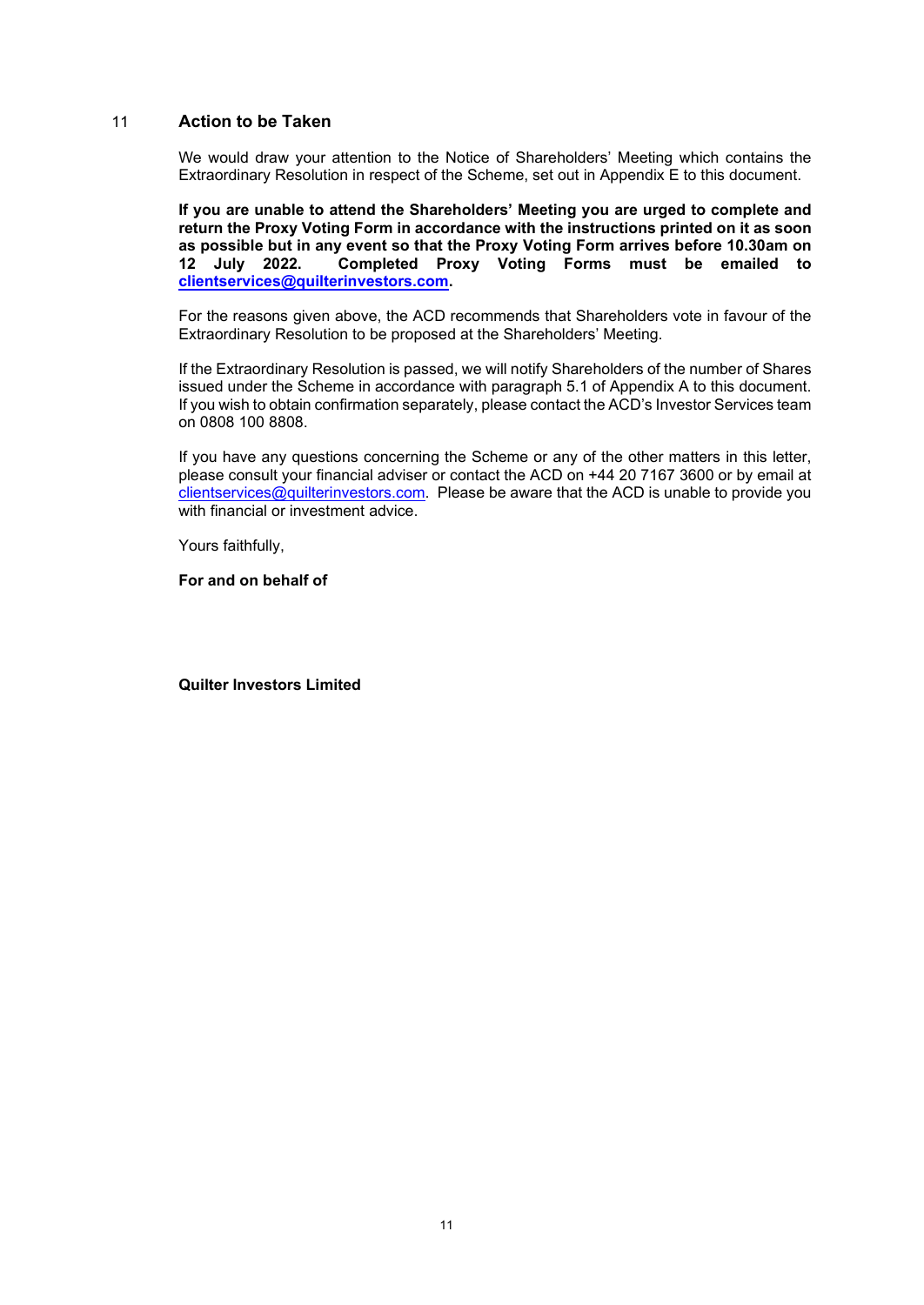# **APPENDIX A**

## **SCHEME OF ARRANGEMENT**

The following terms shall apply to the proposal for the merger of the Discontinuing Fund with the Continuing Fund.

#### 1 **Definitions**

- 1.1 In this scheme of arrangement (the "**Scheme**") the expressions set out in the Glossary of this document have the meanings specified in that Glossary.
- 1.2 In so far as any of the provisions of this Scheme are inconsistent with the Instrument of Incorporation of a Fund, the provisions of the Instrument of Incorporation shall prevail.
- 1.3 In so far as any of the provisions of the Scheme are inconsistent with the Sourcebook, the Sourcebook shall prevail.

#### 2 **Transfer**

- 2.1 The transfer of the net assets of the Discontinuing Fund to the Continuing Fund is subject to the passing of an Extraordinary Resolution by Shareholders in the Discontinuing Fund, by which Shareholders approve the Scheme and authorise the ACD and the Depositary to implement the Scheme.
- 2.2 Upon passing of such Extraordinary Resolution, the Scheme will be binding on all Shareholders in the Discontinuing Fund, and the transfer will be implemented as set out in the following paragraphs.
- 2.3 On and from the Effective Date (subject to the terms of this Scheme) the assets of the Discontinuing Fund shall become the assets of the Continuing Fund by being applied to the Continuing Fund in accordance with the provisions of the Scheme and ceasing to be applied to the Discontinuing Fund.
- 2.4 On the Effective Date, the ACD and the Depositary shall, in respect of the Discontinuing Fund, be entitled to receive for their own account the amounts of their periodic charges and expenses accrued up to the Effective Date and remaining unpaid.

## 3 **Suspension of Dealings in the Discontinuing Fund and Valuation**

- 3.1 To facilitate the implementation of the Scheme, applications to deal in Shares of the Discontinuing Fund will not be accepted after 11:59am on 22 July 2022.
- 3.2 The ACD shall value the assets and liabilities of the Discontinuing Fund and the Continuing Fund as at 12 noon on 29 July 2022 based on mid-market prices and in accordance with the Sourcebook, meaning that where two prices are quoted for an asset according to whether it is being bought or sold, that asset will be valued at the mid-point between those two prices.
- 3.3 The ACD shall reserve any income accrued to income Shares in the Discontinuing Fund as at 12 noon on 29 July 2022 and shall distribute such income to Shareholders of income Shares on the last business day (as defined in the Prospectus) of August 2022. Income attributable to accumulation Shares shall be added to the capital attributable to accumulation Shares.
- 3.4 The values ascertained in accordance with the Scheme will be used to calculate the number of Shares to be issued to each existing Shareholder under paragraph 4 of this Appendix A. The ACD may calculate a Retained Amount which shall be held by the Depositary and applied in accordance with the Scheme. Any remaining balance thereafter shall be transferred to the Continuing Fund, subject to the Discontinuing Fund retaining the Retained Amount.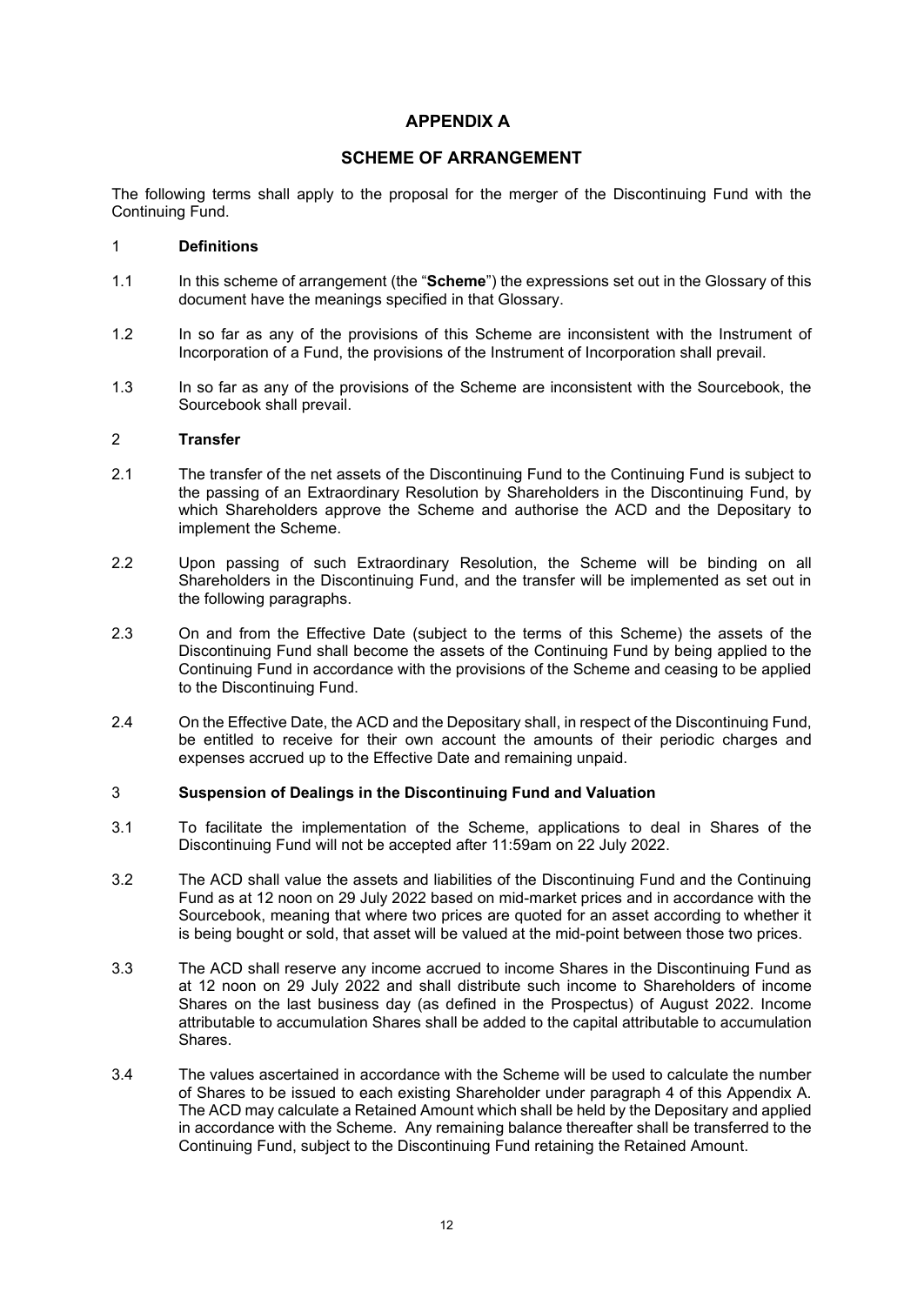# 4 **Issue of Shares in the Continuing Fund**

4.1 The effect of the Scheme is to transfer the net assets of the Discontinuing Fund to the Continuing Fund and Shareholders will receive Shares in the Continuing Fund in accordance with the table below.

| <b>Discontinuing Fund's Share class</b> |               | <b>Continuing Fund's Share class</b> |
|-----------------------------------------|---------------|--------------------------------------|
| A (GBP) Accumulation Shares             | $\rightarrow$ | A (GBP) Accumulation Shares          |
| (ISIN GB0031525990)                     |               | (ISIN GB00BQ7ZB848 1)                |
| A (GBP) Income Shares                   |               | A (GBP) Income Shares                |
| (ISIN GB0033491977)                     |               | (ISIN GB00BFTWGL47)                  |

- 4.2 As at and from the Effective Date, the Depositary will cease to hold the capital property of the Discontinuing Fund less any Retained Amount (the "**Transferred Property**") in its capacity as Depositary of the Discontinuing Fund and the Depositary shall hold the Transferred Property as scheme property of the Continuing Fund freed and discharged from the provisions set out in the Instrument of Incorporation, in its capacity as Depositary of the Continuing Fund. The Depositary will make or ensure the making of any transfers or re-designations which may be necessary as a result of its ceasing to hold the Transferred Property as the Depositary of the Discontinuing Fund. The Transferred Property will be full payment for the Shares issued to existing Shareholders, who will be treated as exchanging their Shares in the Discontinuing Fund for Shares in the Continuing Fund.
- 4.3 As at the Effective Date, every Share in the Discontinuing Fund shall be deemed to have been cancelled and the ACD shall issue the appropriate number of Shares to be issued to the persons registered in the register of Shareholders in the Discontinuing Fund as at the Effective Date (including the ACD in respect of any Shares in the Discontinuing Fund to which it is entitled).
- 4.4 The value of each Shareholder's shareholding in the Continuing Fund, immediately after the Effective Date, will be the same as the value of the Shareholder's shareholding in the Discontinuing Fund immediately before the Effective Date.
- 4.5 The number of Shares in the Continuing Fund to be issued to each Shareholder pursuant to the Scheme will be determined by the price of Shares in the Continuing Fund on the Effective Date. The formula used in calculating the number of Shares to be issued to each Shareholder is available on request. The number of Shares to be issued to each Shareholder will (if necessary) be rounded up to the nearest thousandth at the expense of the ACD.
- 4.6 The ACD shall not be entitled to receive any initial charge in respect of Shares issued pursuant to this Scheme.

## 5 **Notification to Shareholders of Shares issued under the Scheme**

5.1 Letters providing details of the Shares issued under the Scheme shall be emailed to Shareholders (or in the case of joint holders to the first named of such holders on the Register of Shareholders) at their respective email addresses registered in the Register of Shareholders in the Discontinuing Fund, within one month of the Effective Date of the Scheme. If you wish to receive confirmation separately, please contact the ACD's Investor Services team on 0808 100 8808.

<span id="page-12-0"></span><sup>1</sup> A new 'A (GBP) Accumulation Share Class' will be created to facilitate the Scheme.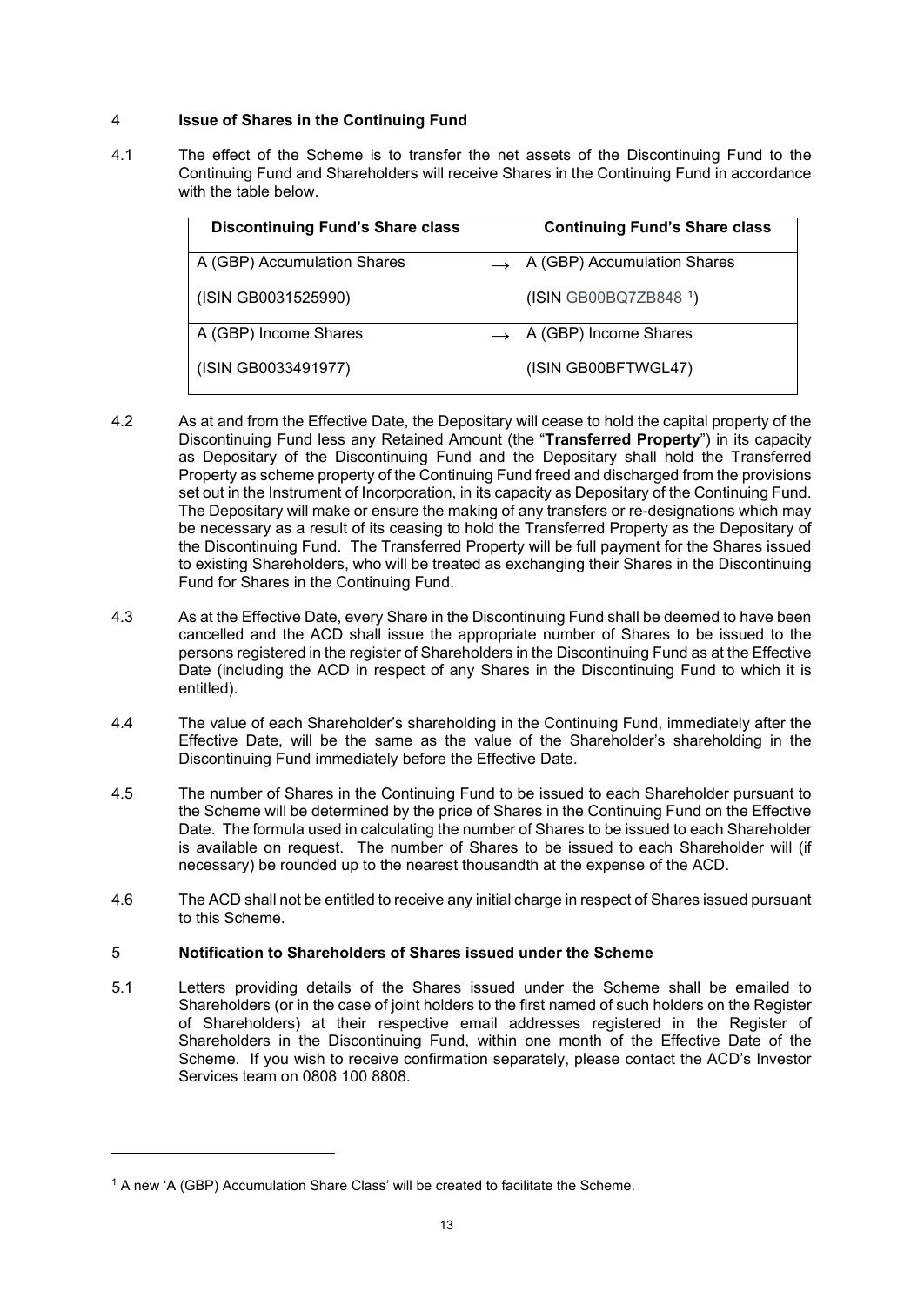5.2 Transfers or repurchases of Shares may be effected after the Effective Date in accordance with the Prospectus.

### 6 **Instructions**

Any mandates and other instructions to the ACD in force on the Effective Date relating to Shares in the Discontinuing Fund shall be deemed by the ACD from the Effective Date to be effective mandates and instructions in respect of the Shares issued pursuant to this Scheme in the Continuing Fund.

## 7 **Termination of the Discontinuing Fund**

- 7.1 Following receipt of FCA approval, the ACD will proceed to terminate the Discontinuing Fund in accordance with the Sourcebook (which requires the FCA to have approved such termination) following the Effective Date.
- 7.2 Any Retained Amount (which will be made up of cash and other assets, if necessary), and income arising on it, will be used by the Depositary to pay outstanding liabilities of the Discontinuing Fund in accordance with the provisions of the Scheme, the Instrument of Incorporation, the Prospectus and the Sourcebook.
- 7.3 If, on the completion of the termination, there are any surplus monies remaining in the Discontinuing Fund they, together with any income arising therefrom, shall be transferred to the Continuing Fund. No further issue of Shares shall be made as a result. The Depositary shall cease to hold the Retained Amount in its capacity as depositary of the Discontinuing Fund and the Depositary shall instead hold it in its capacity as depositary of the Continuing Fund freed and discharged from the provisions set out in the Instrument of Incorporation. The Depositary shall make such transfers and re-designations as may be necessary as a result.
- 7.4 If the Retained Amount is insufficient to pay off all the liabilities of the Discontinuing Fund then the ACD shall discharge the shortfall (or if the Depositary is liable to meet such liabilities, put the Depositary in funds to discharge such liabilities) and indemnify the Depositary in respect thereof, unless the ACD shall be satisfied and confirm to the Depositary that proper provision was made for meeting such liabilities of the Discontinuing Fund as was known or should reasonably have been anticipated at the Effective Date in which case the amount of such undischarged liabilities will be paid out of the Continuing Fund, in accordance with the Sourcebook.
- 7.5 On completion of the termination, the ACD and the Depositary will be discharged from all their obligations and liabilities in respect of the Discontinuing Fund, except those arising from a breach of duty before that time.

## 8 **Conditions**

- 8.1 The Scheme is conditional upon:
	- 8.1.1 approval having been received by the ACD from the FCA to the implementation of the Scheme prior to the Effective Date; and
	- 8.1.2 the receipt of clearance from HM Revenue and Customs under section 138 of the Taxation of Chargeable Gains Act 1992, section 701 of the Income Tax Act 2007 and section 748 of the Corporation Taxes Act 2010, as set out above, prior to the Effective Date.
- 8.2 If the Extraordinary Resolution is passed, the Scheme will be binding on all holders of Shares in the Discontinuing Fund, whether or not they have voted in favour of the Extraordinary Resolution, or voted at all and shall be carried into effect accordingly.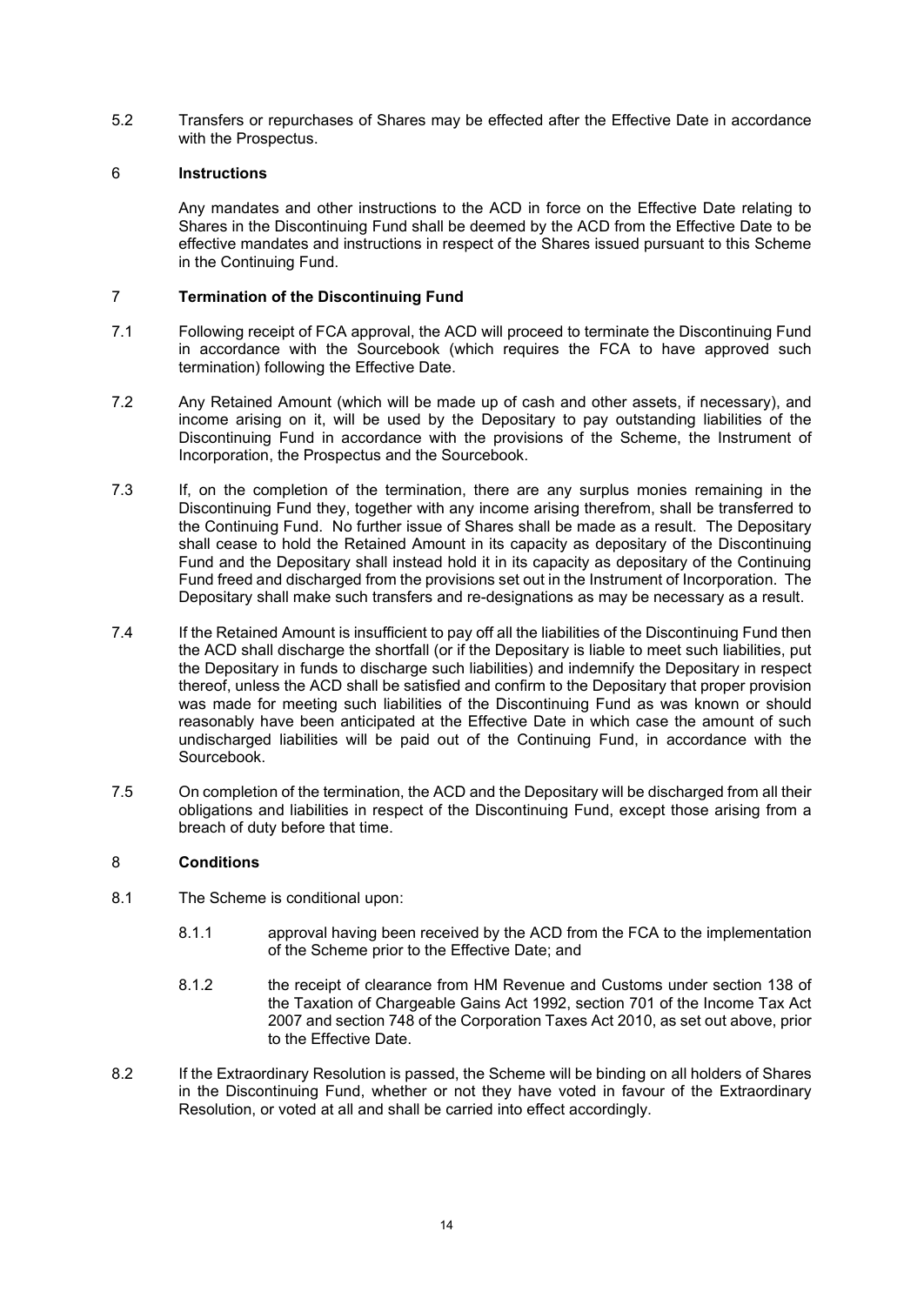#### 9 **Charges and Expenses**

- 9.1 All expenses of the external legal adviser and any audit costs in relation to the Scheme will be borne by the ACD. As the portfolios of the Funds are already managed in line with each other (given their similar investment objectives, as noted above), neither the ACD nor the Shareholders will incur any re-alignment costs.
- 9.2 The Continuing Fund is expected to be exempt from stamp duty and SDRT on the transfer to it by the Discontinuing Fund of the latter's portfolio of investments under the Scheme. The Discontinuing Fund should not be liable to SDRT on the cancellation of the Shares in the Discontinuing Fund.

#### 10 **Reliance on Register and Certificates**

Quilter Investors Limited (as ACD), Citibank UK Limited (as Depositary) and the auditors of the Discontinuing Fund shall each be entitled to assume that all information contained in the register of Shareholders in the Discontinuing Fund on and immediately prior to the Effective Date is correct, and to utilise the same in calculating the number of Shares to be issued and registered pursuant to the Scheme. Quilter Investors Limited and Citibank UK Limited may each act and rely upon any certificate, opinion, evidence or information furnished to it by the other or by its respective professional advisers or by the auditors of the Discontinuing Fund in connection with the Scheme and shall not be liable or responsible for any resulting loss.

#### 11 **Alterations to the Scheme**

The terms of this Scheme are subject to such amendments as may be agreed prior to the Effective Date by the ACD and the Depositary.

#### 12 **Governing Law and Jurisdiction**

The Scheme shall in all respects be governed by and shall be construed in accordance with the laws of England and shall be subject to the jurisdiction of the English courts.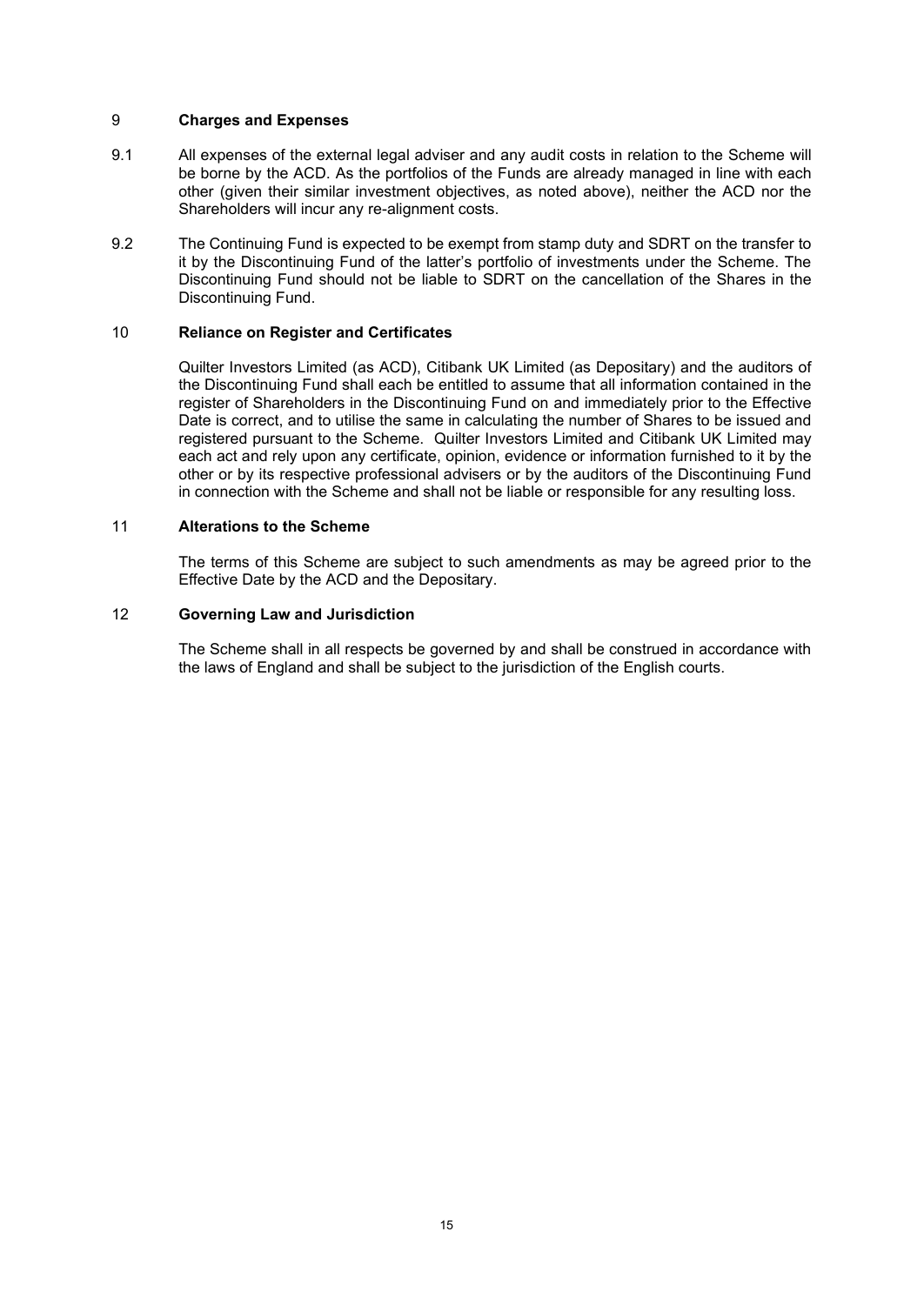# **APPENDIX B**

# **COMPARISON OF FUNDS**

## **Investment Objectives, Policies, Performance Comparators and Investment Styles**

| <b>Discontinuing Fund</b>                                                                                                                                                                                                                                                                                                       | <b>Continuing Fund<sup>2</sup></b>                                                                                                                                                                                                                                                                                                                                               |  |
|---------------------------------------------------------------------------------------------------------------------------------------------------------------------------------------------------------------------------------------------------------------------------------------------------------------------------------|----------------------------------------------------------------------------------------------------------------------------------------------------------------------------------------------------------------------------------------------------------------------------------------------------------------------------------------------------------------------------------|--|
| <b>Investment Objective</b>                                                                                                                                                                                                                                                                                                     | <b>Investment Objective</b>                                                                                                                                                                                                                                                                                                                                                      |  |
| The Fund aims to achieve a total return through a<br>combination of income and capital growth and to<br>outperform the ICE BofAML Sterling Non-Gilt Index,<br>net of charges, over rolling five year periods.                                                                                                                   | The Fund aims to achieve a combination of<br>income and capital growth and to outperform<br>the ICE BofA Sterling Non-Gilt Index, net of<br>charges, over rolling five-year periods.                                                                                                                                                                                             |  |
| <b>Investment Policy</b>                                                                                                                                                                                                                                                                                                        | <b>Investment Policy</b>                                                                                                                                                                                                                                                                                                                                                         |  |
| The Fund invests in a well diversified portfolio<br>consisting primarily (at least 70%) of Sterling<br>denominated (or hedged back to Sterling) fixed and<br>income<br>securities<br>variable<br>rate<br>issued<br>by<br>companies, banks, public entities and governments.<br>These securities may be investment grade or sub- | The Fund invests at least 80% of the value of its<br>property in Sterling-denominated (or hedged<br>back to Sterling) investment grade debt<br>securities<br>issued by companies<br>located<br>anywhere in the world.                                                                                                                                                            |  |
| investment grade.<br>Investments may be made through collective                                                                                                                                                                                                                                                                 | The Fund may also invest in investment grade<br>and sub-investment grade debt securities<br>issued by companies, banks, public entities and                                                                                                                                                                                                                                      |  |
| investment schemes (which may include those<br>managed or operated by the ACD or an associate of                                                                                                                                                                                                                                | governments located anywhere in the world.                                                                                                                                                                                                                                                                                                                                       |  |
| the ACD) or through directly invested portfolios. The<br>Fund may also invest in money market instruments<br>and hold cash.                                                                                                                                                                                                     | Investment may be direct or indirect (e.g.<br>through collective investment schemes or<br>derivatives). The Fund may invest in asset-<br>backed and mortgage-backed securities and                                                                                                                                                                                               |  |
| The Fund may use derivative instruments for<br>Efficient<br>investment<br>purposes<br>or<br>Portfolio                                                                                                                                                                                                                           | may hold up to 10% in contingent convertible<br>bonds (CoCos).*                                                                                                                                                                                                                                                                                                                  |  |
| Management. The use of derivatives for the purpose<br>of investment may affect the risk profile of the Fund<br>although this is not the ACD's intention. The use of<br>derivatives for Efficient Portfolio Management is<br>unlikely to affect the risk profile of the Fund.                                                    | The Fund may also invest in other transferable<br>securities, collective investment schemes,<br>warrants, money market instruments, deposits,<br>cash and derivatives.                                                                                                                                                                                                           |  |
| The Fund is managed by an Investment Adviser<br>selected by the ACD for their expected ability to<br>manage the Fund according to the investment<br>objective and policy. The ACD continuously<br>monitors and may periodically make changes to this                                                                            | investment in collective<br>investment<br>Any<br>schemes may include those managed or<br>operated by the ACD or an associate of the<br>ACD.                                                                                                                                                                                                                                      |  |
| appointment.                                                                                                                                                                                                                                                                                                                    | The Fund may use derivatives for investment<br>and/or<br>Efficient<br>Portfolio<br>purposes<br>Management. The use of derivatives for the<br>purpose of investment may affect the risk profile<br>of the Fund although this is not the ACD's<br>intention. The use of derivatives for Efficient<br>Portfolio Management is not likely to affect the<br>risk profile of the Fund. |  |
|                                                                                                                                                                                                                                                                                                                                 | *Please note, although the investment policy<br>of the Discontinuing Fund does not refer to                                                                                                                                                                                                                                                                                      |  |

<span id="page-15-0"></span> $^2$  Please note that the details in this table for the Continuing Fund reflect the forthcoming changes to this Fund that we summarised in the letter to Shareholders dated 20 June 2022, as those changes will take effect on 22 July 2022.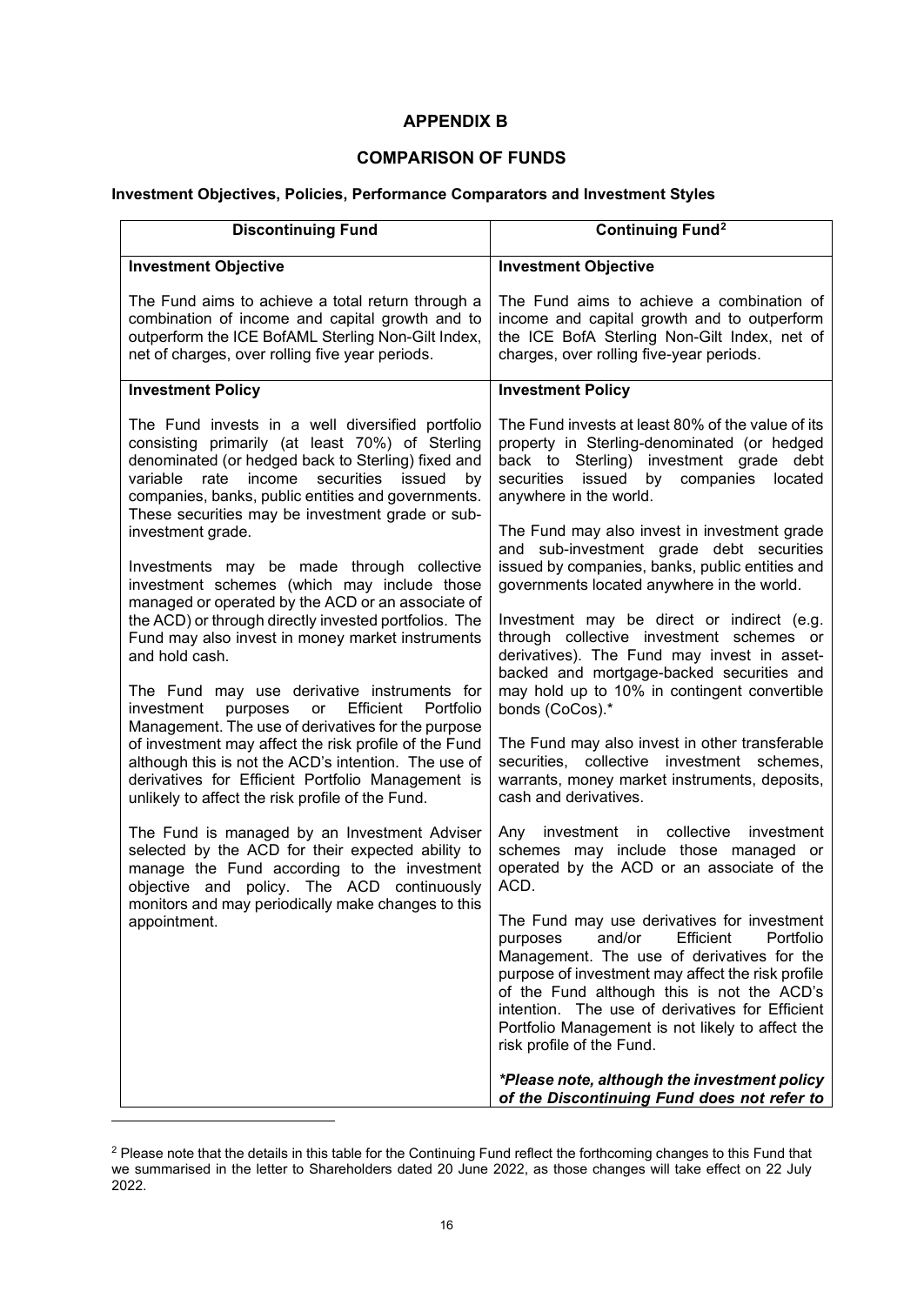|                                                                                                                                                                         | investments in CoCos, the Discontinuing<br>Fund does currently have the ability to<br>invest in CoCos. However, neither the<br><b>Discontinuing Fund or the Continuing Fund</b><br>currently have any exposure to CoCos and<br>the investment policy of the Continuing<br>Fund is simply clarifying that the Continuing<br>Fund has the ability to make such<br>investments. The ACD has determined that it<br>would be in the best interests of investors to<br>make this clarification in accordance with<br>the Continuing Fund's investment powers<br>and restrictions. |
|-------------------------------------------------------------------------------------------------------------------------------------------------------------------------|-----------------------------------------------------------------------------------------------------------------------------------------------------------------------------------------------------------------------------------------------------------------------------------------------------------------------------------------------------------------------------------------------------------------------------------------------------------------------------------------------------------------------------------------------------------------------------|
| <b>Target Benchmark</b>                                                                                                                                                 | <b>Target Benchmark</b>                                                                                                                                                                                                                                                                                                                                                                                                                                                                                                                                                     |
| The target benchmark for the Fund is the ICE<br>BofAML Sterling Non-Gilt Index.                                                                                         | The Target Benchmark for the Fund is the ICE<br>BofA Sterling Non-Gilt Index.                                                                                                                                                                                                                                                                                                                                                                                                                                                                                               |
| This benchmark is considered appropriate on the<br>basis that the Fund is managed with a view to<br>outperforming this Index as set out in the investment<br>objective. | The Target Benchmark is representative of the<br>debt instruments in which the Fund primarily<br>and is therefore considered<br>invests<br>an<br>appropriate benchmark for the Fund to seek to<br>outperform and against which its performance<br>may be assessed.                                                                                                                                                                                                                                                                                                          |
| <b>Investment Style</b>                                                                                                                                                 | <b>Investment Approach</b>                                                                                                                                                                                                                                                                                                                                                                                                                                                                                                                                                  |
| The Fund is actively managed. This means the<br>Investment Adviser uses their expertise to pick<br>investments to achieve the Fund's objective.                         | The Fund is managed by an Investment Adviser<br>selected by the ACD for its expected ability to<br>manage the Fund according to the investment<br>objective and policy. The ACD continuously<br>monitors and may periodically make changes to<br>this appointment.                                                                                                                                                                                                                                                                                                          |
|                                                                                                                                                                         | The Fund is actively managed. This means the<br>Investment Adviser uses its expertise to pick<br>investments to achieve the Fund's objective, so<br>Fund investments may differ from those<br>included in the Target Benchmark, provided<br>they are allowed in the investment policy.                                                                                                                                                                                                                                                                                      |

# **Key Terms**

The Key Terms of the Continuing Fund and the Discontinuing Fund are as follows. Differences between the relevant Share classes in the Discontinuing Fund and the Continuing Fund are in bold type.

|                     | <b>Discontinuing Fund</b>                            | <b>Continuing Fund</b>                                          |  |
|---------------------|------------------------------------------------------|-----------------------------------------------------------------|--|
| <b>Fund name</b>    | <b>Quilter Investors Bond 2 Fund</b>                 | <b>Quilter Investors Sterling Corporate</b><br><b>Bond Fund</b> |  |
| Company             | <b>Quilter Investors OEIC</b>                        | Quilter Investors OEIC                                          |  |
| <b>Type of Fund</b> | variable<br>with<br>Investment<br>company<br>capital | variable<br>with<br>Investment<br>company<br>capital            |  |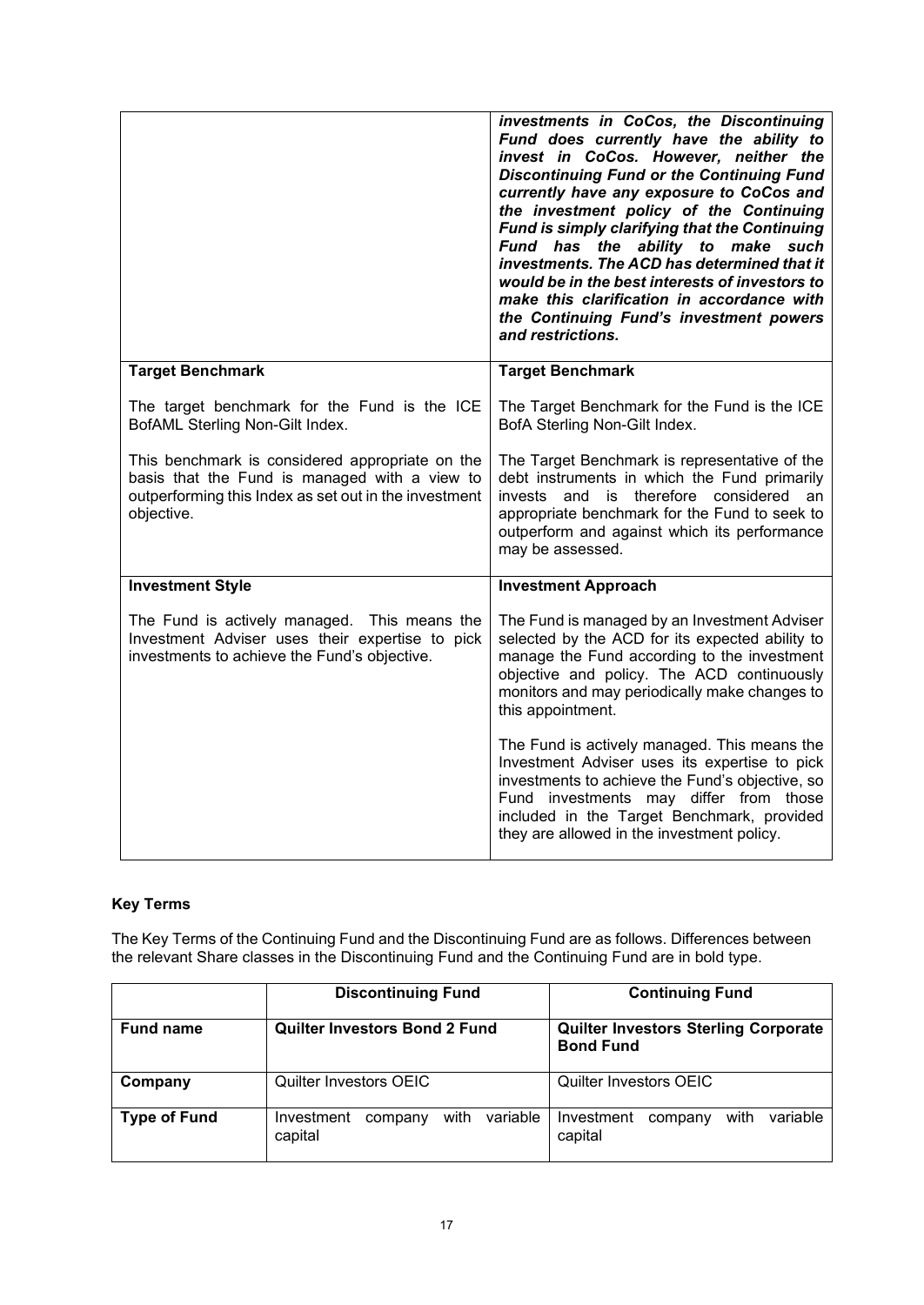|                                           | <b>Discontinuing Fund</b>                                                                                                                                                                                                                                                                                                                      | <b>Continuing Fund</b>                                                                                                                                                                                                                                                                                                                         |
|-------------------------------------------|------------------------------------------------------------------------------------------------------------------------------------------------------------------------------------------------------------------------------------------------------------------------------------------------------------------------------------------------|------------------------------------------------------------------------------------------------------------------------------------------------------------------------------------------------------------------------------------------------------------------------------------------------------------------------------------------------|
| <b>Category of Fund</b>                   | <b>UK UCITS</b>                                                                                                                                                                                                                                                                                                                                | <b>UK UCITS</b>                                                                                                                                                                                                                                                                                                                                |
| <b>Share class</b>                        | A (GBP) Accumulation Shares                                                                                                                                                                                                                                                                                                                    | A (GBP) Accumulation Shares <sup>3</sup>                                                                                                                                                                                                                                                                                                       |
|                                           | A (GBP) Income Shares                                                                                                                                                                                                                                                                                                                          | A (GBP) Income Shares                                                                                                                                                                                                                                                                                                                          |
| <b>Pricing Basis</b>                      | Daily                                                                                                                                                                                                                                                                                                                                          | Daily                                                                                                                                                                                                                                                                                                                                          |
| <b>Dealing Days</b>                       | Each Business Day, meaning any day<br>on which the London Stock Exchange<br>is open for normal business except for<br>any day in respect of which the ACD<br>has notified the Depositary that it is not<br>open for normal business due to a<br>concessionary company holiday or<br>otherwise as agreed between the ACD<br>and the Depositary. | Each Business Day, meaning any day<br>on which the London Stock Exchange<br>is open for normal business except for<br>any day in respect of which the ACD<br>has notified the Depositary that it is not<br>open for normal business due to a<br>concessionary company holiday or<br>otherwise as agreed between the ACD<br>and the Depositary. |
| <b>Base Currency</b>                      | Sterling                                                                                                                                                                                                                                                                                                                                       | Sterling                                                                                                                                                                                                                                                                                                                                       |
| <b>Accounting</b><br><b>Period Ends</b>   | 31 December (Annual)                                                                                                                                                                                                                                                                                                                           | 31 December (Annual)                                                                                                                                                                                                                                                                                                                           |
|                                           | 30 June (Interim)                                                                                                                                                                                                                                                                                                                              | 30 June (Interim)                                                                                                                                                                                                                                                                                                                              |
| <b>Income</b><br><b>Calculation Dates</b> | <b>Accumulation Shares</b>                                                                                                                                                                                                                                                                                                                     | <b>Accumulation Shares</b>                                                                                                                                                                                                                                                                                                                     |
|                                           | Income is accumulated up until the last<br>day of each month.                                                                                                                                                                                                                                                                                  | Income is accumulated up until the last<br>day of each month.                                                                                                                                                                                                                                                                                  |
|                                           | Where accumulation shares are in<br>issue, income is transferred to the<br>capital account of the relevant Fund on<br>the last day of the subsequent month,<br>and where income shares are in issue<br>income is paid to the investor as at<br>such dates.                                                                                     | Where accumulation shares are in<br>issue, income is transferred to the<br>capital account of the relevant Fund on<br>the last day of the subsequent month,<br>and where income shares are in issue<br>income is paid to the investor as at<br>such dates.                                                                                     |
|                                           | Where such date falls on a day which<br>is not a Business Day, the amount of<br>income to be accumulated by the Fund<br>shall be transferred on the preceding<br>Business Day.                                                                                                                                                                 | Where such date falls on a day which<br>is not a Business Day, the amount of<br>income to be accumulated by the Fund<br>shall be transferred on the preceding<br>Business Day.                                                                                                                                                                 |
| <b>Income Allocation</b><br><b>Dates</b>  | Monthly                                                                                                                                                                                                                                                                                                                                        | Monthly                                                                                                                                                                                                                                                                                                                                        |
| <b>Initial charge</b>                     | A (GBP) Accumulation Shares: 0%                                                                                                                                                                                                                                                                                                                | A (GBP) Accumulation Shares: 0%                                                                                                                                                                                                                                                                                                                |
|                                           | A (GBP) Income Shares: 0%                                                                                                                                                                                                                                                                                                                      | A (GBP) Income Shares: 0%                                                                                                                                                                                                                                                                                                                      |
|                                           |                                                                                                                                                                                                                                                                                                                                                |                                                                                                                                                                                                                                                                                                                                                |
| <b>Ongoing Charges<sup>4</sup></b>        | 1.00%                                                                                                                                                                                                                                                                                                                                          | 0.95%                                                                                                                                                                                                                                                                                                                                          |

<span id="page-17-0"></span> $^3$  A new 'A (GBP) Accumulation Share Class' will be created to facilitate the Scheme.

<span id="page-17-1"></span><sup>4</sup> Figures taken from the latest published Key Investor Information Documents of the Funds.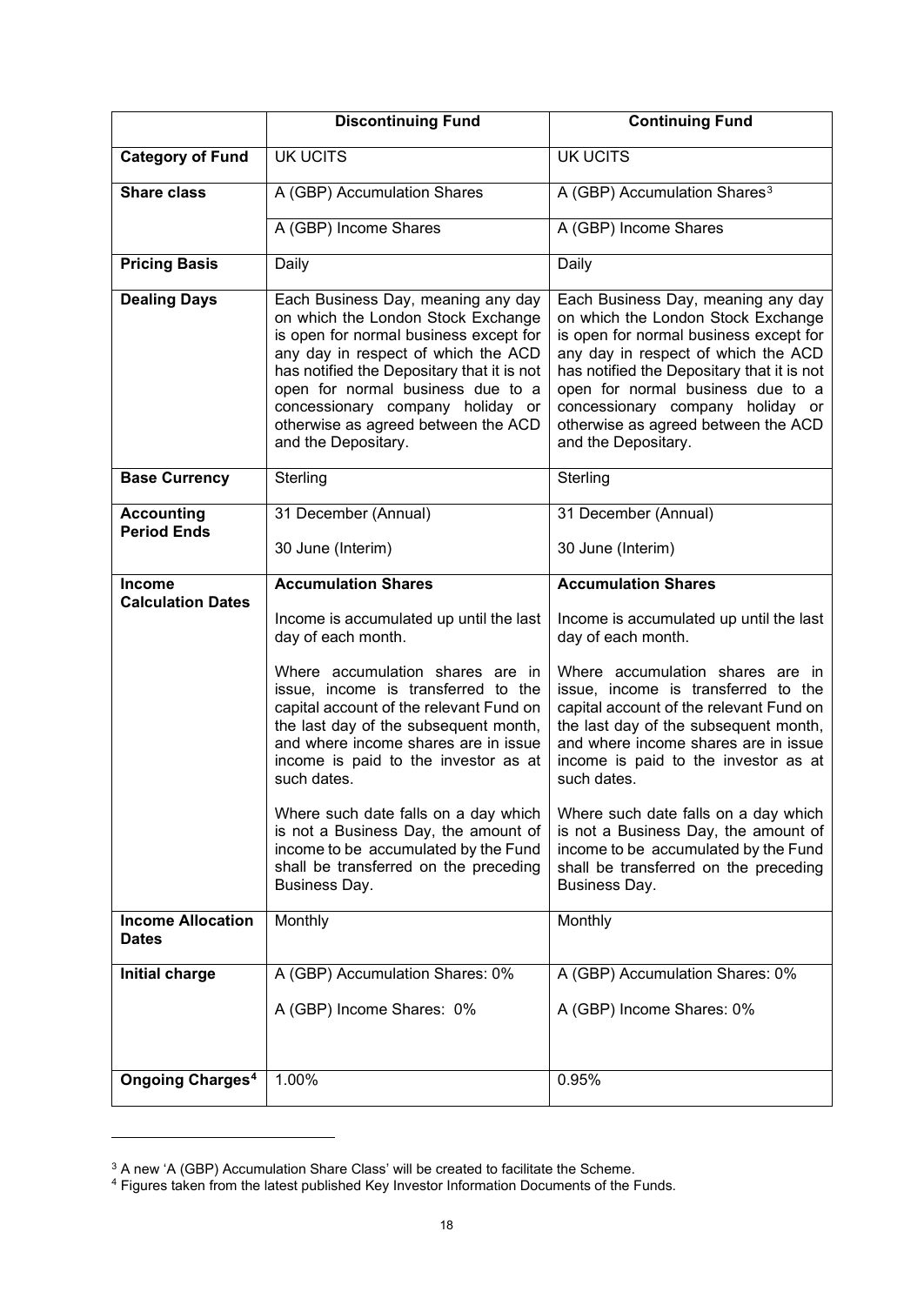|                                                          | <b>Discontinuing Fund</b>                                                                 | <b>Continuing Fund</b>                                                                          |
|----------------------------------------------------------|-------------------------------------------------------------------------------------------|-------------------------------------------------------------------------------------------------|
| <b>Fixed Ongoing</b><br><b>Charges Figure</b><br>("FOC") | <b>Accumulation</b><br>Shares:<br>A (GBP)<br>1.00%<br>A (GBP) Income Shares: 1.00%        | <b>Accumulation</b><br>(GBP)<br><b>Shares:</b><br>A<br>0.95%<br>A (GBP) Income Shares: 0.95%    |
|                                                          |                                                                                           |                                                                                                 |
| <b>Annual</b><br><b>Management</b><br>Charge             | Included in the FOC                                                                       | Included in the FOC                                                                             |
| <b>Administration</b><br><b>Costs</b>                    | Included in the FOC                                                                       | Included in the FOC                                                                             |
| <b>Depositary Fee</b>                                    | Included in the FOC                                                                       | Included in the FOC                                                                             |
| <b>Administrator Fee</b>                                 | Included in the FOC                                                                       | Included in the FOC                                                                             |
| <b>Registrar Fee</b>                                     | Included in the FOC                                                                       | Included in the FOC                                                                             |
| <b>Minimum Initial</b><br><b>Investment</b>              | <b>Accumulation</b><br>Shares:<br>A (GBP)<br>£100,000                                     | A (GBP) Accumulation<br><b>Shares:</b><br>£5,000,000                                            |
|                                                          | A (GBP) Income Shares: £100,000                                                           | A (GBP) Income Shares: £5,000,000                                                               |
| <b>Minimum</b><br><b>Subsequent</b><br>Investment**      | <b>Accumulation</b><br>(GBP)<br>Shares:<br>A<br>£10,000<br>A (GBP) Income Shares: £10,000 | <b>Accumulation</b><br>(GBP)<br>Shares:<br>A<br>£1,000,000<br>A (GBP) Income Shares: £1,000,000 |
| <b>Minimum</b><br><b>Withdrawal</b><br>Amount**          | <b>Accumulation</b><br>Shares:<br>(GBP)<br>A<br>£10,000<br>A (GBP) Income Shares: £10,000 | <b>Accumulation</b><br>Shares:<br>(GBP)<br>A<br>£500,000<br>A (GBP) Income Shares: £500,000     |
| <b>Minimum</b><br>Holding**                              | Shares:<br>(GBP)<br><b>Accumulation</b><br>A<br>£10,000<br>A (GBP) Income Shares: £10,000 | <b>Accumulation</b><br>(GBP)<br>Shares:<br>A<br>£2,500,000<br>A (GBP) Income Shares: £2,500,000 |
| <b>Switch charge</b>                                     | Nil                                                                                       | Nil                                                                                             |
| <b>Exit charges</b>                                      | Nil                                                                                       | Nil                                                                                             |

**\*\* Minimum investment amounts, withdrawal amounts and holdings for the Continuing Fund are not applicable to Shareholders transferring from the Discontinuing Fund and the minimum levels for the Discontinuing Fund will continue to apply to such Shareholders.**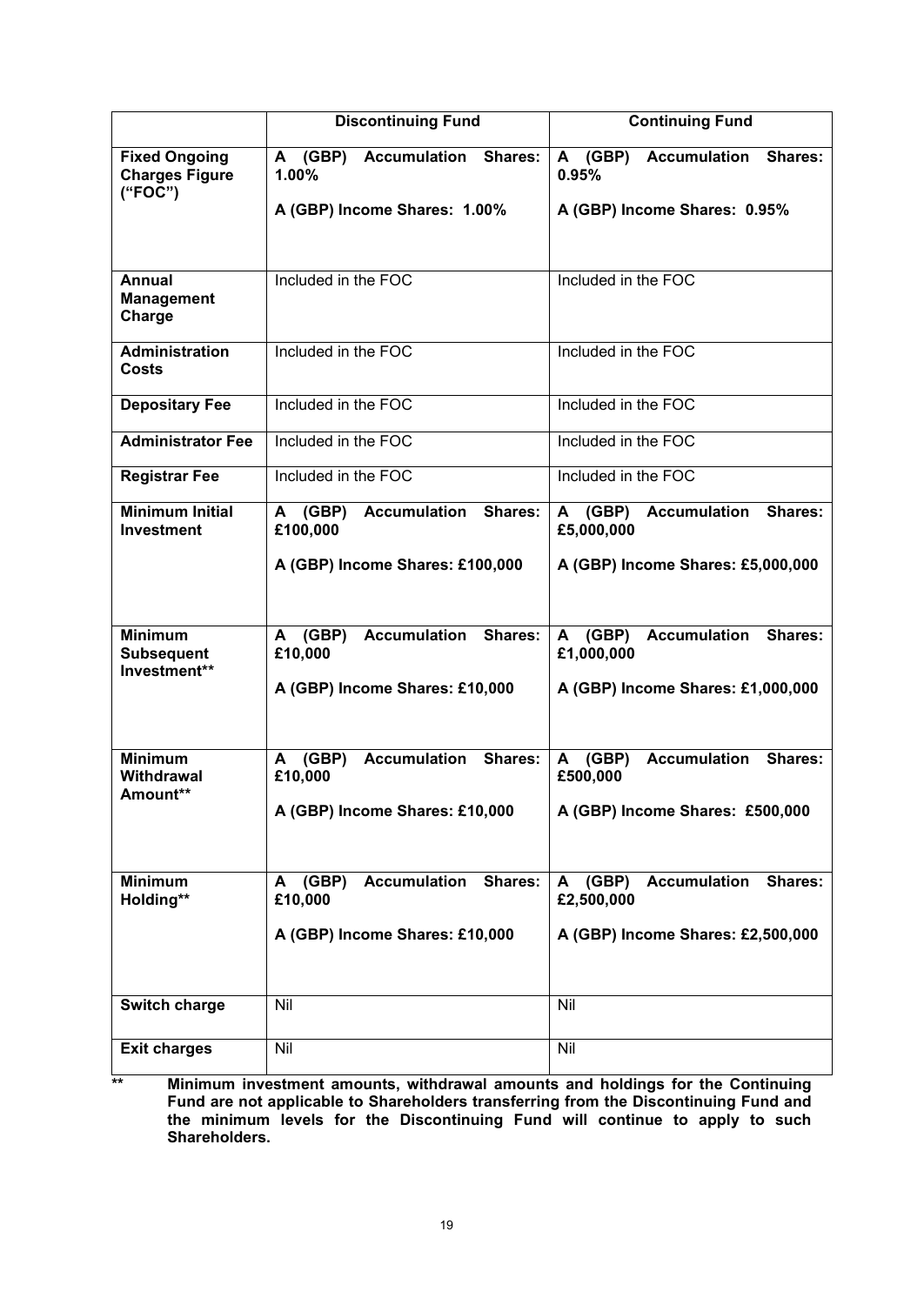## **APPENDIX C**

### **CONSENTS, CLEARANCES AND DOCUMENTS AVAILABLE FOR INSPECTION**

#### 1 **The Depositary**

In accordance with normal market practice, the Depositary, whilst expressing no opinion on the merits of the proposals set out in this document, has informed the ACD by letter that it consents to the references made to it in this document in the form and context in which they appear (the "**Consent Letter**"). Whether to vote for or against the Extraordinary Resolution is a matter for the judgement of each Shareholder in the Discontinuing Fund and the confirmation is, therefore, not a recommendation as to the manner in which a Shareholder should vote.

The Depositary has also approved the Proxy Voting Form, the time and procedure for the Shareholders' Meeting and for the lodging of Proxy Voting Forms, as well as the appointment of the chairperson of the Shareholders' Meeting.

#### 2 **The ACD**

The ACD of the Continuing Fund has confirmed that the receipt of the property concerned for the account of the Continuing Fund (the "**ACD's Statement**"):

- (a) is not likely to result in any material prejudice to the interests of the shareholders of the Continuing Fund;
- (b) is consistent with the objectives of the Continuing Fund; and
- (c) can be effected without any breach of a rule in COLL 5 (*Investment and borrowing powers*) of the FCA rules.

#### 3 **The FCA**

The FCA has been informed of the proposal contained in this document and has confirmed that the implementation of the proposal as set out in this document will not affect the continuing authorisation of Quilter Investors OEIC.

#### 4 **Documents Available for Inspection**

Electronic copies of the following documents are available for inspection on request and copies will also be available at the Shareholders Meeting:

- a) the Instrument of Incorporation of Quilter Investors OEIC;
- b) the Prospectus of Quilter Investors OEIC;
- c) the key investor information documents relating to the Discontinuing Fund and Continuing Fund;
- d) reports and accounts for the last two accounting periods for the Discontinuing Fund;
- e) the approval of the FCA referred to above under "The FCA";
- f) the Consent Letter referred to above under "The Depositary"; and
- g) the ACD's Statement referred to above under "The ACD".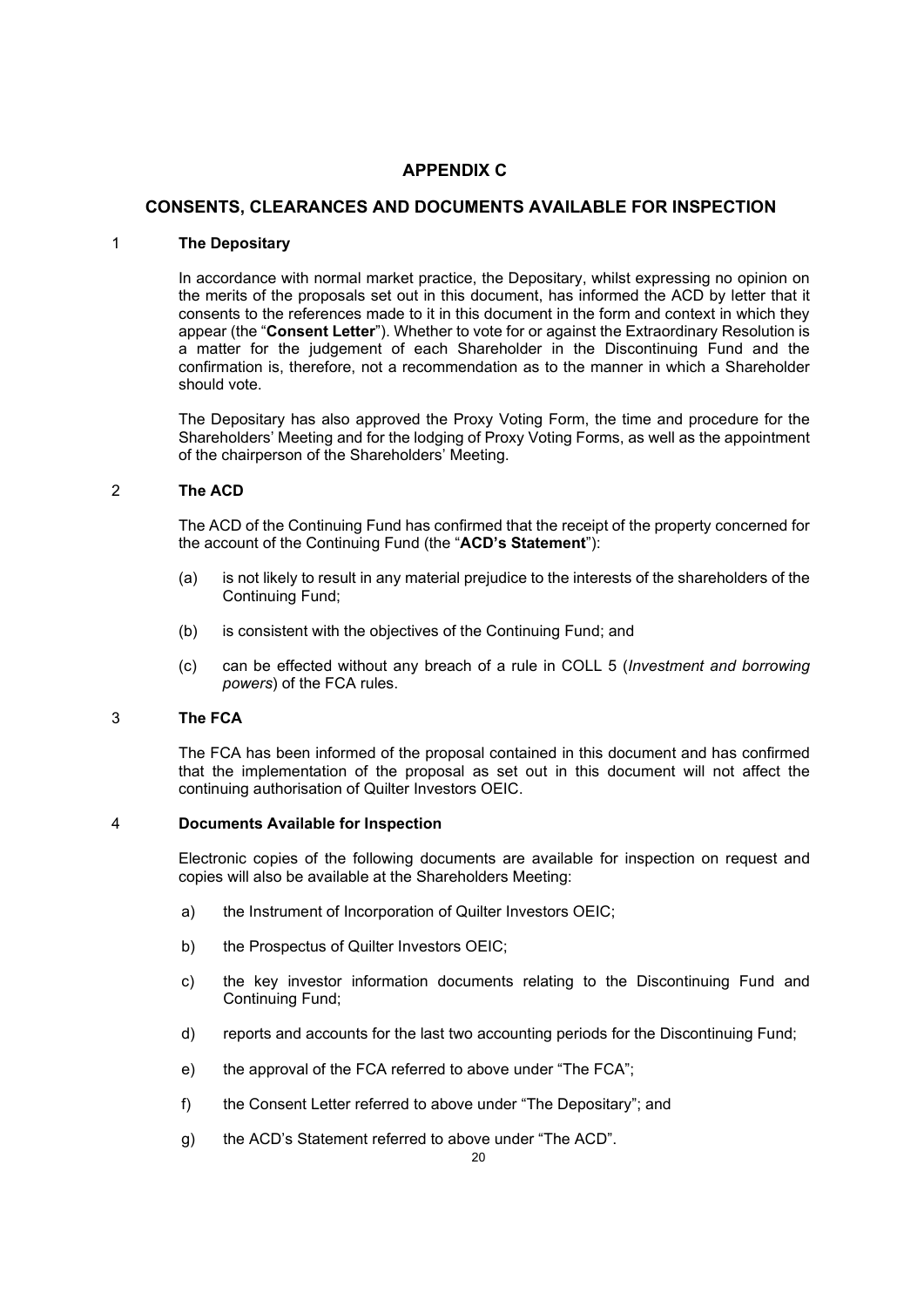# **APPENDIX D**

## **PROCEDURE FOR SHAREHOLDERS' MEETING**

The Scheme is subject to approval by an Extraordinary Resolution of the Shareholders of the Discontinuing Fund. This is required to be passed at a Shareholders' Meeting.

A notice convening the Shareholders' Meeting and setting out the Extraordinary Resolution to be proposed appears in Appendix E to this document. To be approved the Extraordinary Resolution requires a majority of not less than three quarters of the votes validly cast for or against the Extraordinary Resolution. The following procedures apply to the Shareholders' Meeting.

#### **Quorum**

The required quorum for the Shareholders' Meeting is two Shareholders present in person or by proxy. If a quorum is not present within fifteen minutes from the time appointed for the Shareholders' Meeting, the Shareholders' Meeting will be adjourned to a date not less than seven days thereafter. If, at an adjourned meeting (of which Shareholders will receive the required prior notice), a quorum is not present within fifteen minutes from the time appointed for the adjourned meeting, one person (entitled to be counted in a quorum) present at the adjourned meeting will be a quorum.

The following persons will attend the Shareholders' Meeting:

- i. the chairperson of the meeting, appointed by the Depositary, who will be a representative of the ACD;
- ii. a representative of the Depositary; and
- a small number of additional personnel of the ACD, to assist with proceedings at the meeting.

#### **Voting**

A poll will be taken on the Extraordinary Resolution at the Shareholders' Meeting. On a poll, every Shareholder in the Discontinuing Fund who is present in person, or by proxy or (being a corporation) is present by an authorised representative will have that proportion of the voting rights attached to all of the Shares in the Discontinuing Fund in issue that the aggregate price of the Shares in the Discontinuing Fund held by such Shareholder bears to the aggregate price of all of the Shares in the Discontinuing Fund in issue. A person entitled to more than one vote need not, if they vote, use all their votes or cast all the votes they use the same way. All valid proxy votes received will be included in the poll to be taken at the Shareholders' Meeting.

#### **Appointment of Proxy**

A Shareholder is entitled to appoint a proxy to attend and vote at the Shareholders' Meeting instead of them. Please read the notes printed on the Proxy Voting Form enclosed with this document, which will help you to complete it. The Proxy Voting Form and the power of attorney or other document evidencing the authority (if any) under which the Proxy Voting Form is signed, or a notarially certified copy thereof, must be returned so as to arrive before 10.30am on 12 July 2022. Completed Proxy Voting Forms must be emailed to [clientservices@quilterinvestors.com.](mailto:clientservices@quilterinvestors.com) The lodging of the Proxy Voting Form will not preclude you from attending the Shareholders' Meeting and voting in person.

#### **The ACD**

The ACD is not entitled to be counted in the quorum of, or to vote at, the Shareholders' Meeting or any adjourned meeting, except in respect of any Shares which it holds on behalf of or jointly with another person who, if they were the registered Shareholder, would be entitled to vote and from whom the ACD has received voting instructions. A Shareholder who is an associate of the ACD is entitled to be counted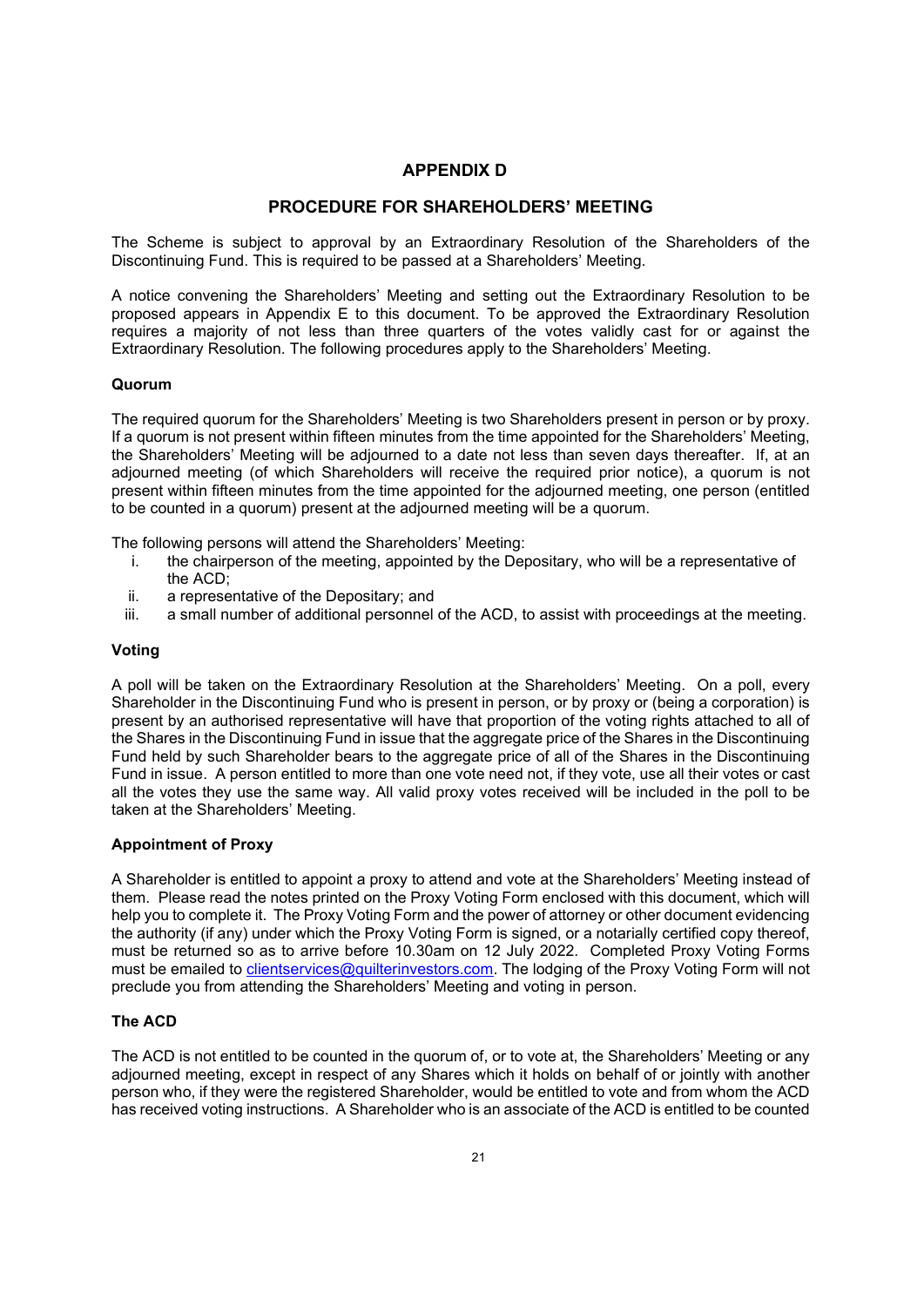in the quorum of the Shareholders' Meeting or any adjourned meeting but may only vote in the same circumstances as the ACD.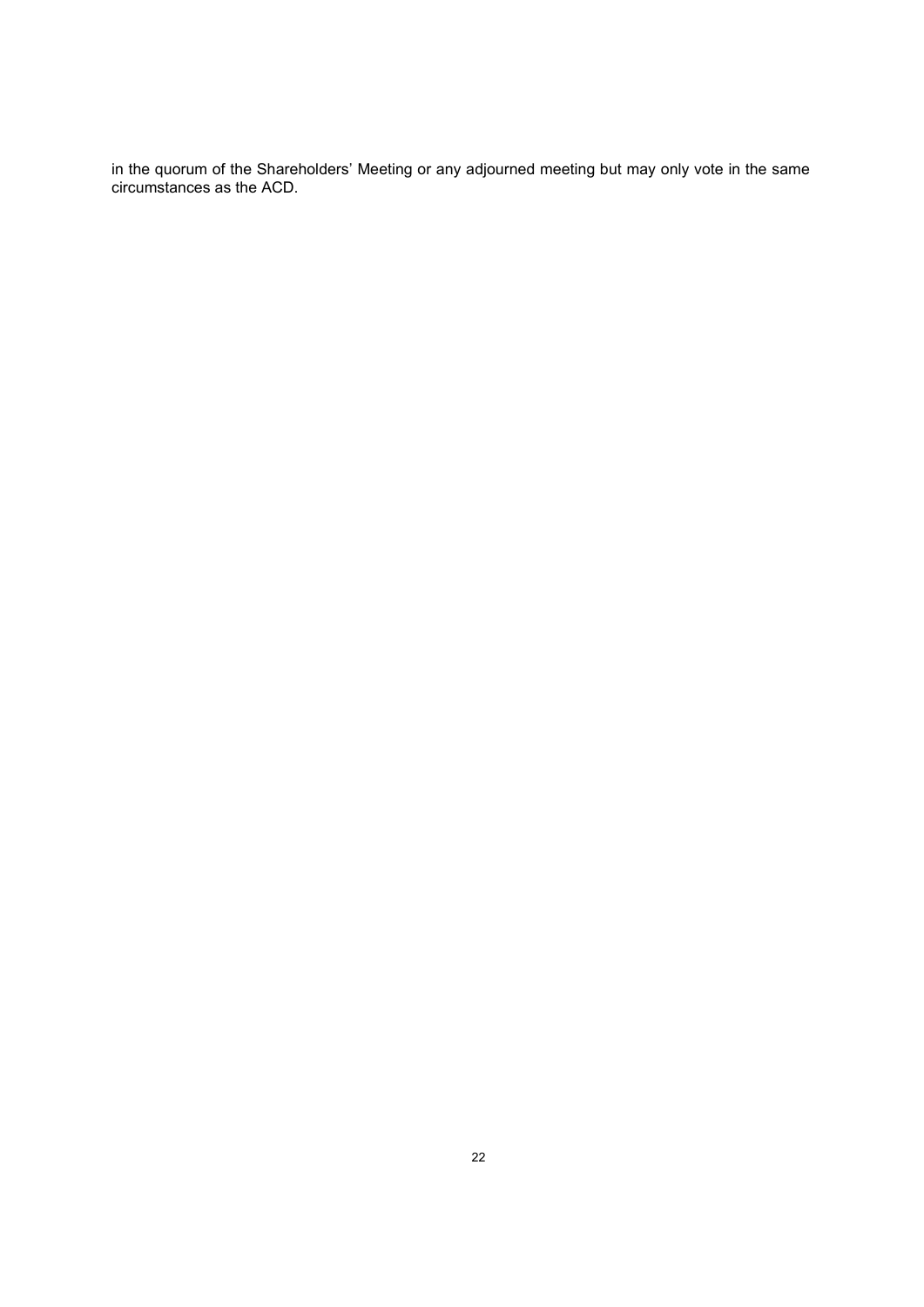## **APPENDIX E**

## **NOTICE OF SHAREHOLDERS' MEETING**

## **QUILTER INVESTORS BOND 2 FUND**

NOTICE IS HEREBY GIVEN of a Shareholders' Meeting of Quilter Investors Bond 2 Fund (the "**Discontinuing Fund**") a sub-fund of Quilter Investors OEIC which will be held at Senator House, 85 Queen Victoria Street, London, EC4V 4AB at 10.30am on 14 July 2022 to consider and, if thought fit, pass the following resolution which will be proposed as an Extraordinary Resolution at the Shareholders' Meeting:

#### **EXTRAORDINARY RESOLUTION**

THAT the scheme of arrangement contained in a document dated 20 June 2022 addressed by Quilter Investors Limited to Shareholders of the Discontinuing Fund (the "**Scheme**"), be approved and, that the ACD and the Depositary be and they are hereby authorised to carry the Scheme into effect.

Quilter Investors Limited as authorised corporate director of Quilter Investors OEIC.

Date: 20 June 2022

Senator House 85 Queen Victoria Street London EC4V 4AB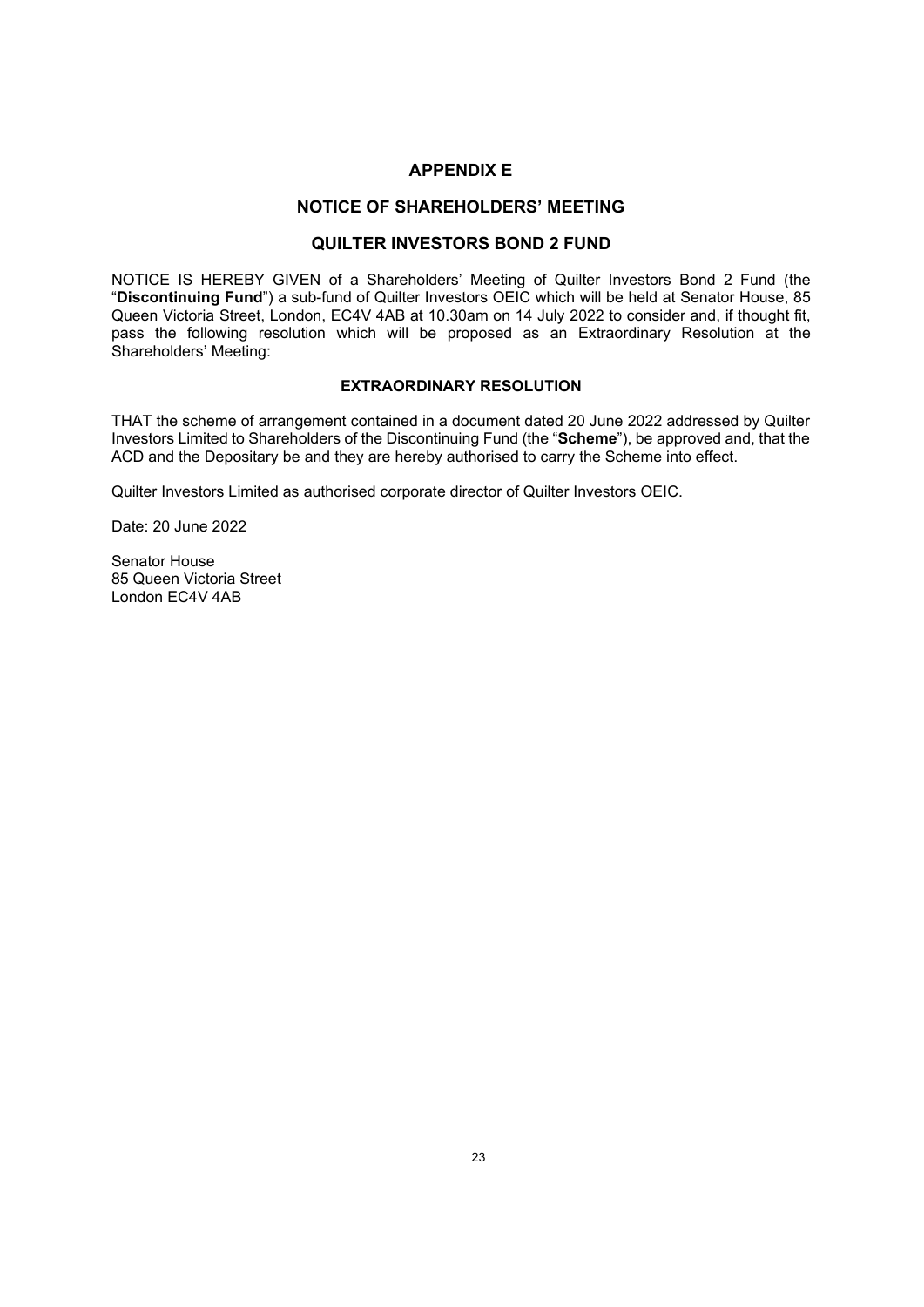#### **Notes in relation to the Shareholders' Meetings:**

- 1 A Shareholder entitled to attend and vote at the Shareholders' Meeting is entitled to appoint a proxy to attend and, on a poll, to vote instead of them.
- 2 To be valid, the Proxy Voting Form and any power of attorney or other document evidencing the authority (if any) under which the Proxy Voting Form is signed, or a notarially certified copy thereof, must be returned before 10.30am on 12 July 2022. Completed Proxy Voting Forms can be emailed to [clientservices@quilterinvestors.com.](mailto:clientservices@quilterinvestors.com) If so valid, the Proxy Voting Form shall also be valid for any adjourned meeting.
- 3 The quorum for the Shareholders' Meeting is two Shareholders present in person or by proxy or (in the case of a corporation) by a duly authorised representative. The majority required for the passing of the Extraordinary Resolution is three quarters or more of the total number of votes cast.
- 4 Subject to note 5 below, in respect of the Shareholders' Meeting, on a poll, every Shareholder who is present in person, or by proxy or (being a corporation) is present by an authorised representative will have that proportion of the voting rights attached to all of the Shares in issue that the aggregate price of the Shares held by such Shareholder bears to the aggregate price of all of the Shares in issue. A person entitled to more than one vote need not, if they vote, use all their votes or cast all the votes they use the same way.
- 5 The ACD is not entitled to be counted in the quorum of, or to vote at, the Shareholders' Meeting or any adjourned meeting, except in respect of any Shares which it holds on behalf of or jointly with another person who, if they were the registered Shareholder, would be entitled to vote and from whom the ACD has received voting instructions. An associate of the ACD is entitled to be counted in the quorum of the Shareholders' Meeting or any adjourned meeting but may only vote in the same circumstances as the ACD.
- 6 In the above notes, the expression "Shareholders" shall mean, in relation to a Share, the person or persons who were the registered Shareholders on the date seven days before the notice of the Shareholders' Meeting (or in the case of any adjournment, the adjourned meeting) was sent but excluding any person or persons who are known to the ACD not to be a Shareholder or Shareholders in the Discontinuing Fund at the time of the Shareholders' Meeting or any adjourned meeting, and such expression shall be construed accordingly.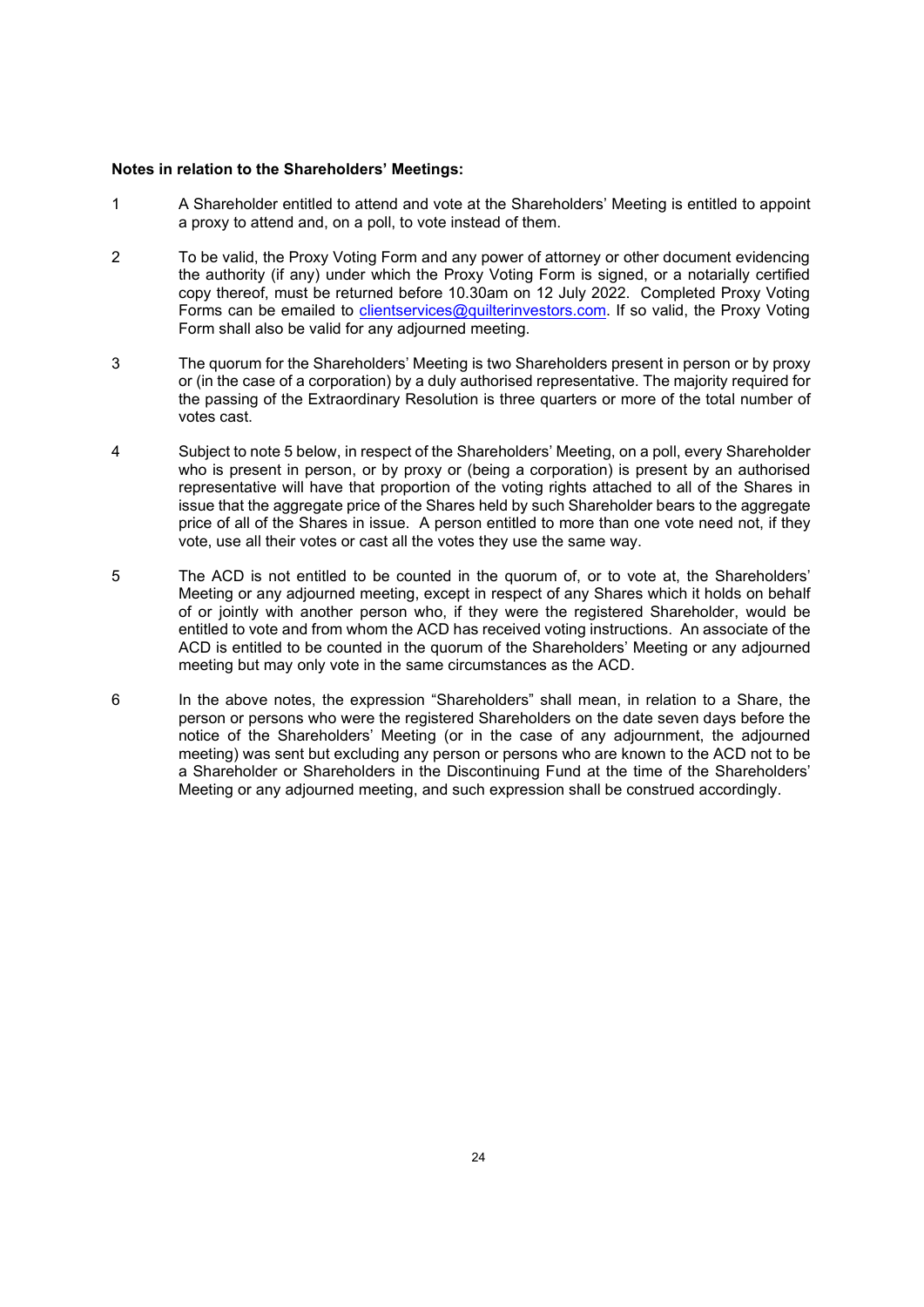#### **APPENDIX F**

#### **PROXY VOTING FORM**

#### **QUILTER INVESTORS BOND 2 FUND (the** "**Fund**"**)**

For use in connection with the meeting of Shareholders of the Fund to be held at Senator House, 85 Queen Victoria Street, London, EC4V 4AB at 10.30am on 14 July 2022 as set out in the Notice of Shareholders' Meeting included in this circular at Appendix E and any adjournment of that meeting.

Name: ........................................................

Address: ........................................................

Post Code ........................................................

Account Number: …………………

Number of Shares in the Fund (if known): ……………………………

I/We being a Shareholder/s of the Fund hereby appoint the chairperson of the Shareholders' Meeting or.................................................................................. (see Note 1) to act as my/our proxy at the Meeting of Shareholders of the Fund to be held at 10.30am on 14 July 2022 (and at any adjournment thereof) and to attend and vote on a poll for me/us and in my/our name(s) on the Extraordinary Resolution set out in the Notice of Shareholders' Meeting dated 20 June 2022 as indicated below.

To allow effective constitution of the Extraordinary General Meeting, if it is apparent to the chairperson that no Shareholders will be present in person or by proxy other than by proxy in the chairperson's favour then the chairperson may appoint a substitute to act as proxy in his/her stead for any Shareholder, provided that such substitute proxy shall vote on the same basis as the chairperson.

Quilter Investors Limited Senator House 85 Queen Victoria Street London EC4V 4AB

#### **Extraordinary Resolution**

THAT the scheme of arrangement contained in a document dated 20 June 2022 addressed by Quilter Investors Limited to Shareholders of the Fund (the "**Scheme**"), be approved and, that the ACD and the Depositary be and they are hereby authorised to carry the Scheme into effect.

| FOR $L$                                     | AGAINST | (see Note 2) |
|---------------------------------------------|---------|--------------|
| Any further instructions for your proxy<br> |         | (see Note 3) |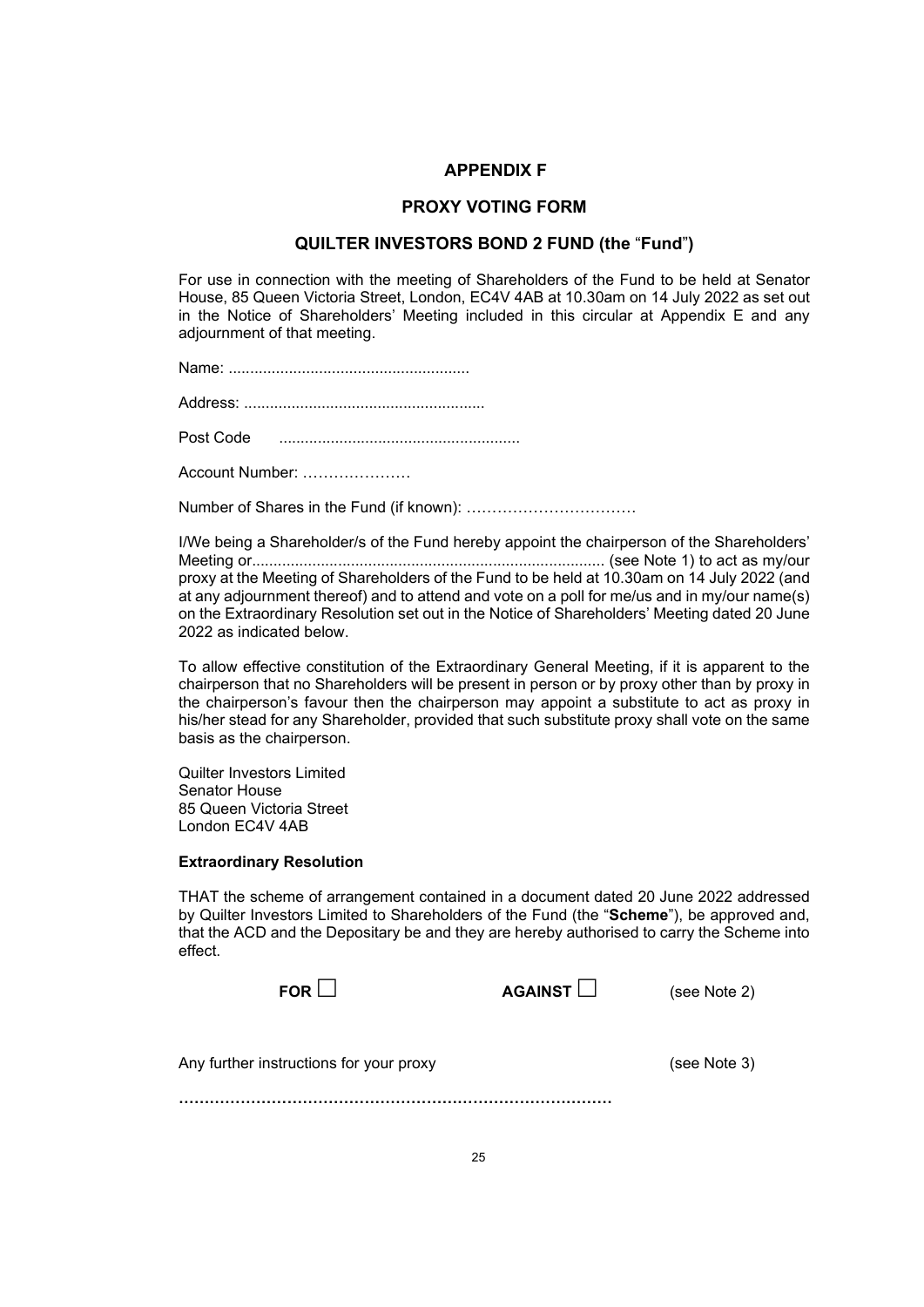|                                                                | Date:………… |
|----------------------------------------------------------------|-----------|
| Please return by email to clientservices@quilterinvestors.com. |           |